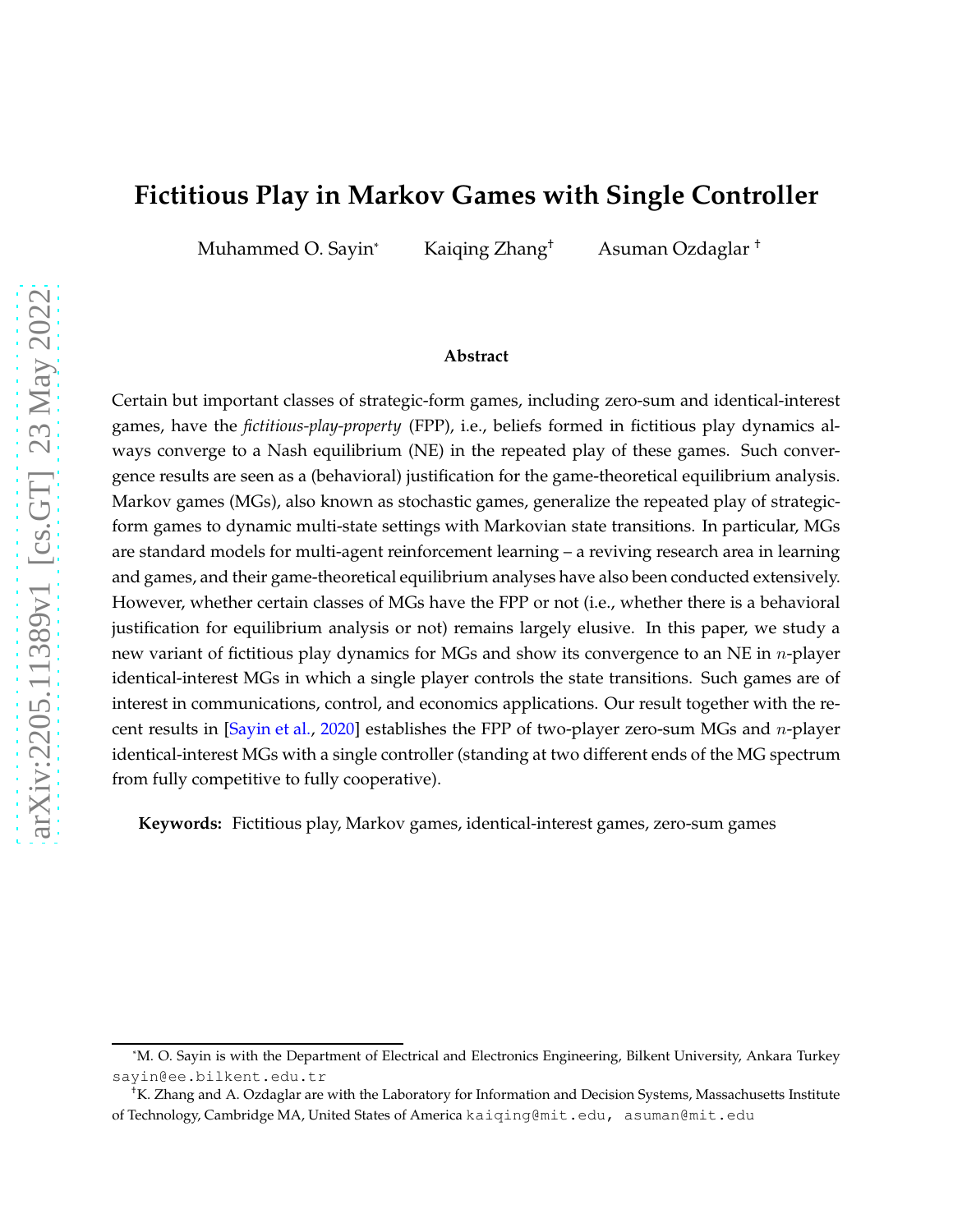### **1 Introduction**

Markov games (MGs), also known as stochastic games, since their introduction in [\[Shapley,](#page-23-1) [1953](#page-23-1)], have been broadly used to model strategic interactions of multiple agents in dynamic environments with multiple states. The players' actions affect not only their immediate *stage-payoffs*, but also the state transitions, and therefore, their future stage-payoffs.<sup>1</sup> This powerful framework to model the sequential decision-making of multiple agents finds broad applications in both Engineering and Economics [\[Neyman and Sorin,](#page-23-2) [2003,](#page-23-2) Başar and Olsder, [1998\]](#page-21-0). Moreover, MGs also serve as the fundamental framework for multi-agent reinforcement learning [\[Littman,](#page-22-0) [1994](#page-22-0), [Busoniu et al.](#page-21-1), [2008,](#page-21-1) [Zhang et al.](#page-24-0), [2020](#page-24-0)].

Nash equilibrium (NE) [\[Nash,](#page-23-3) [1951](#page-23-3)], on the other hand, has been broadly used as a solution concept in game theory. One important justification of NE is that it is the natural outcome of the myopic learning dynamics of players that take greedy best response actions. Such a perspective has been extensively studied in strategic-form games (also known as normal-form or one-shot games), for best-response and fictitious-play types of learning dynamics [\[Hofbauer and Sandholm,](#page-22-1) [2002,](#page-22-1) [Leslie and Collins,](#page-22-2) [2005](#page-22-2), [Marden et al.](#page-23-4), [2009](#page-23-4), [Swenson et al.](#page-23-5), [2018](#page-23-5)]. In particular, these nonequilibrium adaptation dynamics are referred to as being *uncoupled/independent*, and these games where fictitious-play dynamics converge are referred to as having *fictitious-play-property* (FPP) [\[Robinson](#page-23-6), [1951](#page-23-6), [Monderer and Shapley,](#page-23-7) [1996](#page-23-7), [Miyasawa](#page-23-8), [1961,](#page-23-8) [Sela](#page-23-9), [1999](#page-23-9)]. For strategic-form games, it is well-known that several important classes of games enjoy the FPP, ranging from fully competitive to fully cooperative ones, with no modification of the fictitious play dynamics being used. This is especially a desired property for independent learning with uncoupled dynamics, where the players are oblivious to the structure of the underlying game while learning.

In stark contrast, the FPP of MGs remains largely elusive. Limited results have been established on uncoupled learning dynamics of non-equilibrium adaptation for MGs, as well as using it as the justifications for the equilibrium therein. Recently, [Leslie et al.](#page-22-3) [\[2020](#page-22-3)], [Sayin et al.](#page-23-0) [\[2020](#page-23-0)], [Baudin](#page-21-2) [\[2021](#page-21-2)] are the first set of results along this line, with focuses on either zero-sum or identicalinterest MGs. Moreover, some learning dynamics [\[Leslie et al.,](#page-22-3) [2020](#page-22-3), [Baudin,](#page-21-2) [2021\]](#page-21-2) are not fully independent in that all the players track a common set of parameters. This naturally leads to the following open question we are interested in:

### *Can we design independent learning dynamics with uncoupled update rules, which enjoy the fictitious-play-property for more than one class of Markov games?*

To shed light on this open problem, we study the same (synchronous- and model-based version) learning dynamic in [\[Sayin et al.,](#page-23-0) [2020\]](#page-23-0), an uncoupled fictitious-play dynamic that provably converges for zero-sum MGs, and investigate its convergence property in an important class of games: identical-interest MGs with single-controller. We summarize our contributions as follows.

<sup>1</sup>Hereafter, we use *players* and *agents* interchangeably.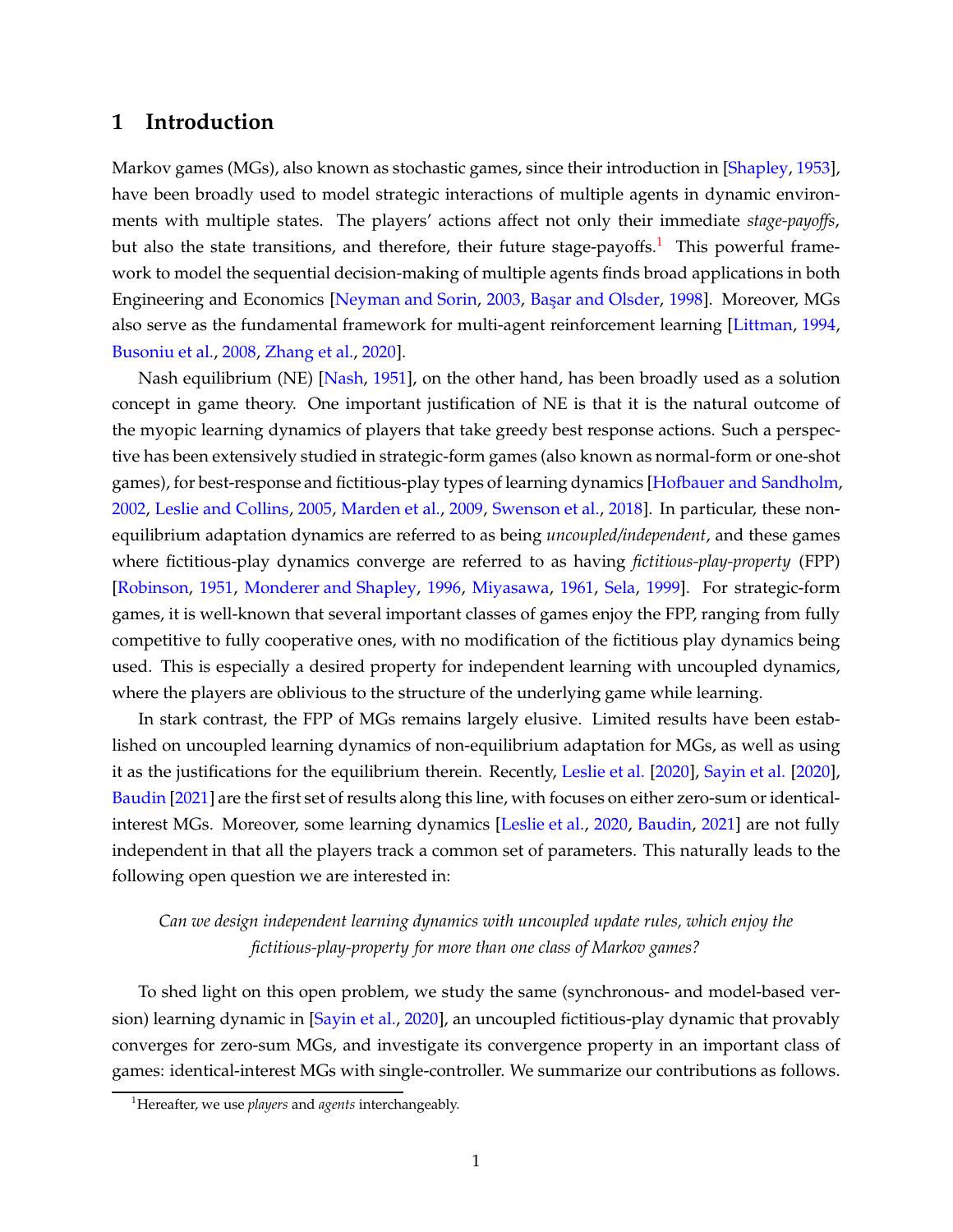**Contributions.** We study *two-timescale fictitious-play dynamics* for MGs, with independent and uncoupled update rules that combine the classical fictitious-play in the repeated play of strategicform games with the Q-learning in solving Markov decision processes. We show that this natural learning dynamic converges to an NE in both  $n$ -player identical-interest MGs (with singlecontroller) and two-player zero-sum MGs. In other words, these MGs, standing at two different ends of the MG spectrum, have the FPP. To the best of our knowledge, this appears to be the first fictitious-play type learning dynamics for MGs that enjoys this property. To establish the results, we develop new techniques to handle the challenges due to: 1) non-uniqueness of the NE value and the non-contracting property of the NE operator in identical-interest games; 2) nonmonotonicity of the value function estimates when studying the discrete-time updates directly; 3) the deviation from the identical-interest structure of stage-games during learning, caused by the independent and local updates by each player.

#### **1.1 Related work**

We summarize the most related literature as follows.

**Fictitious-play dynamics/property.** Fictitious-play, a simple and independent learning dynamic that has been extensively studied for the repeated play of strategic-form games, was first introduced by [Brown](#page-21-3) [\[1951](#page-21-3)]. The dynamic has then been shown to converge to an equilibrium in multiple classes of strategic-form games, including zero-sum [\[Robinson](#page-23-6), [1951](#page-23-6)], identical-interest [\[Monderer and Shapley](#page-23-7), [1996\]](#page-23-7), and certain general-sum games [\[Miyasawa,](#page-23-8) [1961](#page-23-8), [Sela,](#page-23-9) [1999](#page-23-9), [Berger,](#page-21-4) [2005,](#page-21-4) [2008](#page-21-5)]. Recall that these games are referred to as having the FPP [\[Monderer and Shapley](#page-23-7), [1996\]](#page-23-7).

For MGs, the FPP has not been understood until recently in [\[Leslie et al.,](#page-22-3) [2020](#page-22-3), [Sayin et al.](#page-23-0), [2020,](#page-23-0) [Baudin,](#page-21-2) [2021](#page-21-2)], which are the most related works to the present one. [Leslie et al.](#page-22-3) [\[2020](#page-22-3)] presents a continuous-time best-response dynamic for zero-sum MGs and embeds the discretetime update into a continuous-time one. A single continuation payoff (common among the players) is maintained by all players, which makes the update rule not fully decoupled. [Sayin et al.](#page-23-0) [\[2020](#page-23-0)] proposes fictitious play dynamics with uncoupled update rules, also for the zero-sum setting, where the continuation payoffs are updated locally using each player's own belief, yielding a more natural dynamic. Our learning dynamic is thus also based on that in [\[Sayin et al.,](#page-23-0) [2020](#page-23-0)]. Very recently, [Baudin](#page-21-2) [\[2021](#page-21-2)] studies fictitious play for identical-interest MGs. The learning dynamic also uses a common continuation payoff, and the discrete-time dynamic with convergence guarantees follows a *single-timescale* update rule. It is unclear if the same learning dynamic converges in other types of MGs. In fact, studying the convergence of *two-timescale* learning dynamics with local updates has been posted as an open question in [\[Baudin](#page-21-2), [2021](#page-21-2)], which is one of the main focuses of the present work.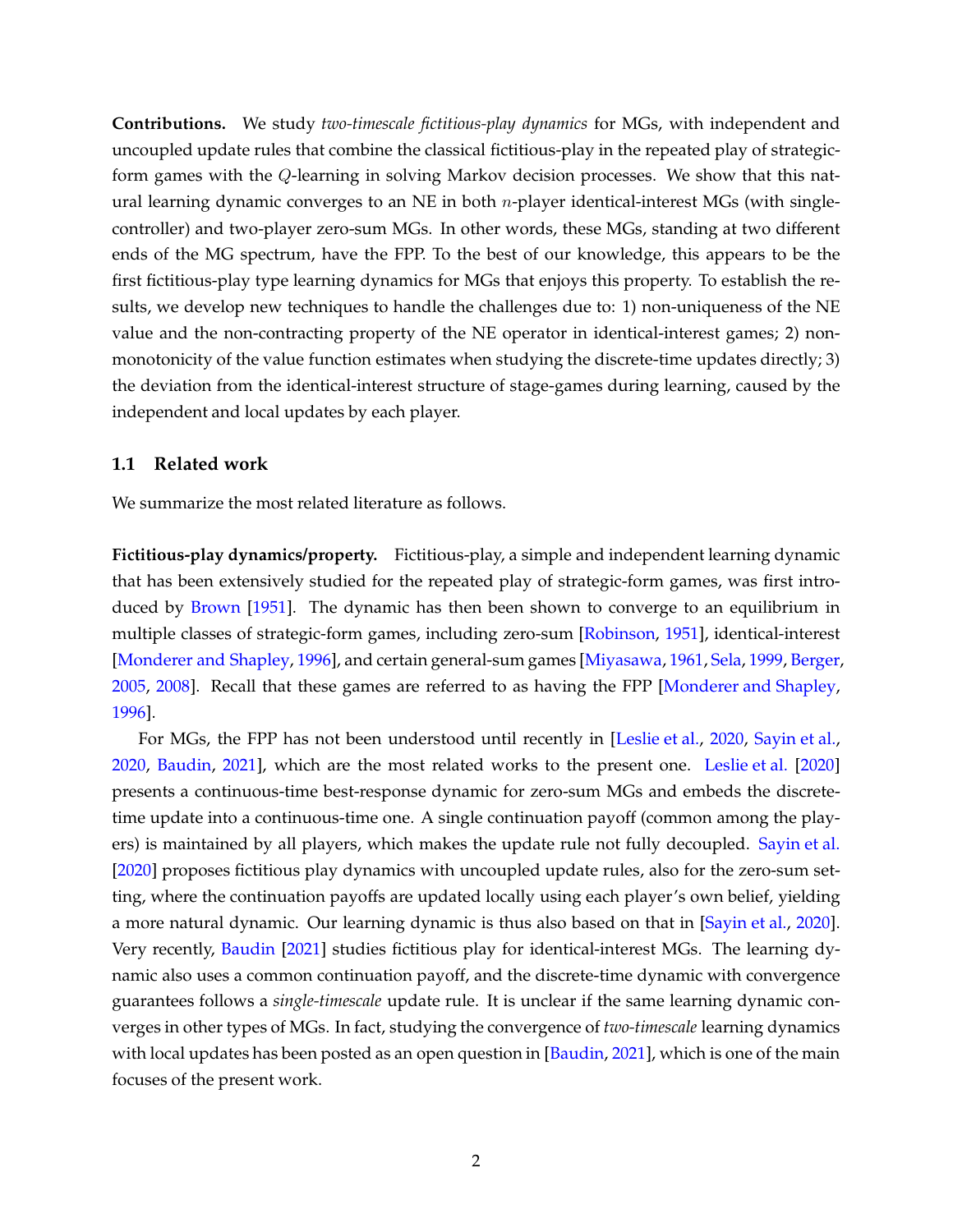**Independent learning in MGs.** Besides the fictitious-play dynamics in [\[Leslie et al.](#page-22-3), [2020,](#page-22-3) [Sayin et al.](#page-23-0), [2020,](#page-23-0) [Baudin,](#page-21-2) [2021\]](#page-21-2), other independent learning dynamics have also been proposed for MGs. [Arslan and Yuksel](#page-21-6) [\[2017](#page-21-6)] studies decentralized Q-learning for MGs by focusing only on stationary pure strategies (saying which pure action to play at which state). This restriction allows them to transform the underlying MG into a strategic-form game in which actions correspond to stationary pure strategies (which are finitely many contrary to stationary mixed strategies). Players can learn the payoffs of the associated strategic-form game (without observing others' actions) with coordinated exploration phases in which they do not change their strategies to create a stationary environment. The dynamic presented can converge to a (stationary pure-strategy) equilibrium if the associated normal-form game is weakly acyclic with respect to best (or better) response dynamics. The finite-sample complexity of the algorithm is also established recently in [\[Gao et al.](#page-22-4), [2021\]](#page-22-4). In contrast, our learning dynamic can converge to a stationary mixed-strategy equilibrium, which is essential for a global convergence result across the MG spectrum, as a pure-strategy equilibrium does not exist in general, e.g., in zero-sum games. Pérolat et al. [\[2018](#page-23-10)] develops actorcritic learning dynamics that are decentralized, for a special class of MGs with a "multistage" structure, where each state is assumed to be visited at most once. In [\[Daskalakis et al.](#page-22-5), [2020](#page-22-5)], independent policy gradient methods with a two-timescale (asymmetric) stepsizes between players have been studied for the zero-sum setting, with non-asymptotic convergence guarantees. Later, [Sayin et al.](#page-23-11) [\[2021](#page-23-11)] developed decentralized Q-learning dynamic that is symmetric, but with only asymptotic convergence guarantees in the zero-sum setting. More recently, for Markov potential games, which also includes identical-interest MGs as an example, such independent policy gradient algorithms are also shown to converge [\[Leonardos et al.](#page-22-6), [2021,](#page-22-6) [Zhang et al.,](#page-24-1) [2021](#page-24-1), [Fox et al.](#page-22-7), [2021,](#page-22-7) [Ding et al.](#page-22-8), [2022](#page-23-13)]. For episodic MGs, [\[Jin et al.,](#page-22-9) [2021](#page-23-12), [Song et al.,](#page-23-12) 2021, Mao and Başar, 2022] establish the regret guarantees of decentralized learning algorithms in the online exploration setting.

**MGs with single controller.** An important subclass of MGs is the ones with single controller [\[Filar and Vrieze](#page-22-10), [2012](#page-22-10), [Parthasarathy and Raghavan](#page-23-14), [1981](#page-23-14)], where one of the players dominates and controls the transitions of the system dynamics (though the reward functions are still affected jointly by all players). Such a model finds applications in communications, control, and economics [Başar, [1986](#page-21-7), [Eldosouky et al.](#page-22-11), [2016](#page-22-11)]. It also has natural connection with sequential (or online) learning [\[Cesa-Bianchi and Lugosi,](#page-22-12) [2006](#page-22-12), [Guan et al.](#page-22-13), [2016\]](#page-22-13). Learning in single-controller MGs are mostly focused on the zero-sum case [\[Brafman and Tennenholtz,](#page-21-8) [2000](#page-21-8), [Guan et al.,](#page-22-13) [2016](#page-22-13), [Qiu et al.,](#page-23-15) [2021\]](#page-23-15). [Brafman and Tennenholtz](#page-21-8) [\[2000](#page-21-8)] studies a model-based approach with polynomial time complexity in achieving near-optimal return. [Guan et al.](#page-22-13) [\[2016\]](#page-22-13) investigates the relationship between regret minimization and solving single-controller MGs, by reducing this model to an online linear optimization problem. [Qiu et al.](#page-23-15) [\[2021\]](#page-23-15) develops a policy optimization algorithm based on the idea of fictitious play, with regret guarantees in the episodic setting. It is unclear yet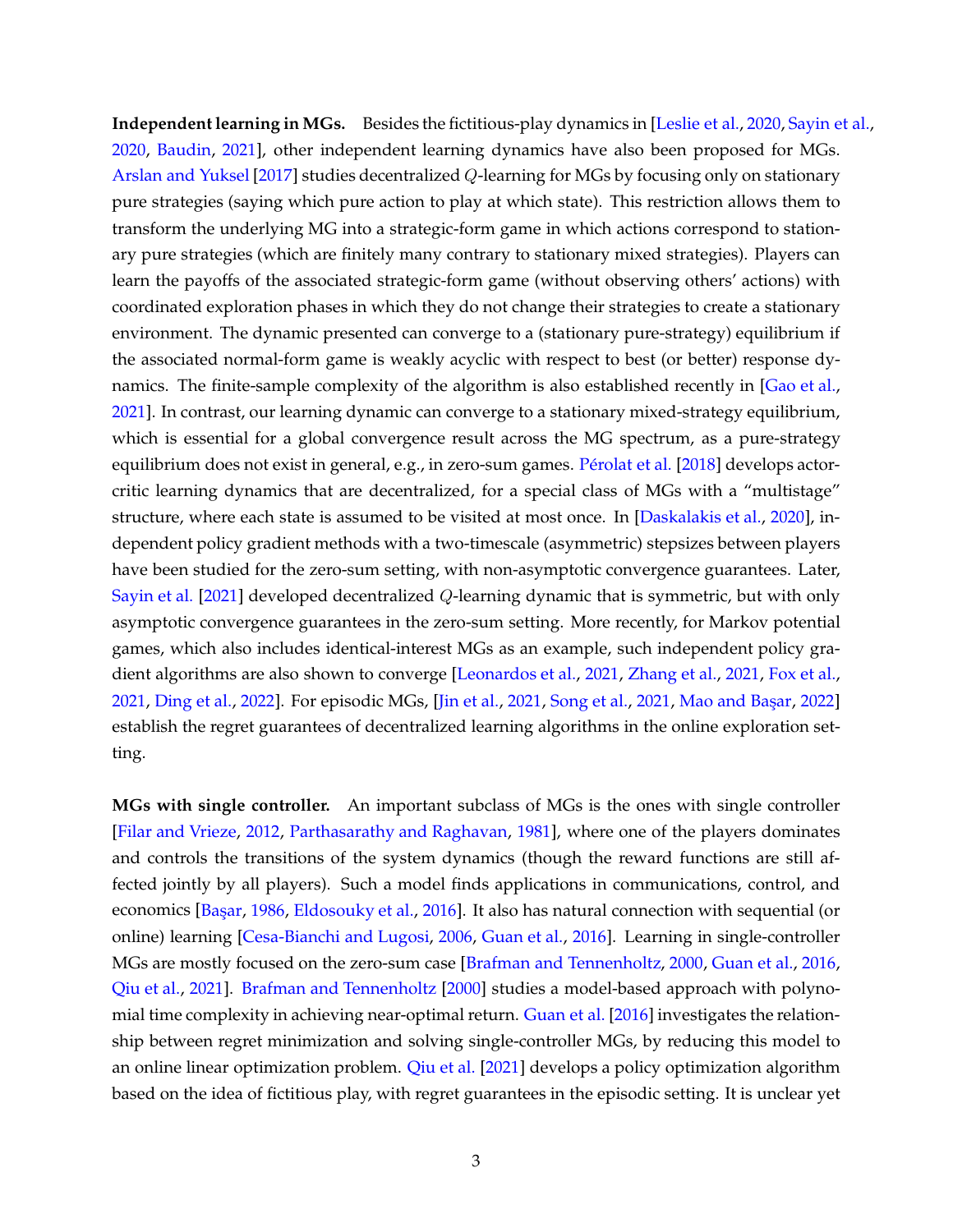if these algorithms also converge to an NE in other classes of MGs.

#### **1.2 Organization**

The rest of the paper is organized as follows. We provide a formulation of MGs (with single controller) in [§2](#page-4-0) and describe the fictitious play dynamic in MGs in [§3.](#page-5-0) We present the main convergence results and the proof of convergence in [§4.](#page-7-0) We conclude the paper in [§5](#page-13-0) with some remarks.

### <span id="page-4-0"></span>**2 Markov Games with Single Controller**

Consider an *n*-player MG described by a tuple  $\langle S, A, \{r^i\}_{i \in [n]}, p, \gamma \rangle$ .<sup>2</sup> The game has *finitely* many states and  $S$  denotes the set of states. At each state  $s \in S$ , each player  $i$  can take an action  $a^i$  from a *finite* action set  $A^i$ , and  $A = \times_i A^i$  denotes the set of action profiles  $a = (a^i)_{i \in [n]}$ .<sup>3</sup> Over discretetime  $k = 0, 1, 2, \ldots$ , the state of the game, s, transitions to a state s' according to the transition probability  $p(s'|s, a)$  depending only on the current state s and action profile a. At each stage k, each player  $i$  receives a stage-payoff  $r^i(s, a)$  depending only on the current state  $s$  and action profile a while the players take actions simultaneously. Their objective is to maximize the discounted sum of their expected stage-payoffs over infinite horizon with the discount factor  $\gamma \in [0, 1)$ .

MGs can be viewed as an extension of Markov decision processes to multi-agent settings. [Shapley](#page-23-1) [\[1953](#page-23-1)] (and later [Fink](#page-22-14) [\[1964](#page-22-14)]) showed that there always exists a *Markov stationary* equilibrium in two-player zero-sum (and n-player general-sum) MGs such that players take actions according to stationary (possibly mixed) strategies depending only on the current state.<sup>4</sup> We denote the stationary mixed-strategy of player  $i$  by  $\pi^i:S\to \Delta(A^i)$ .<sup>5</sup> Correspondingly,  $\pi=(\pi^i)_{i\in [n]}$ denotes the strategy profile and  $\Pi$  denotes the space of strategy profiles, i.e.,  $\pi \in \Pi$ . We define

<span id="page-4-1"></span>
$$
u^{i}(s;\pi) := \mathbb{E}\left\{\sum_{k=0}^{\infty} \gamma^{k} r^{i}(s_{k}, a_{k}) \mid s_{0} = s\right\}, \quad \forall s \in S \text{ and } \pi \in \Pi,
$$
 (1)

where  $(s_k, a_k)$  denotes the state and action profile at stage k, and the expectation is taken with respect to the randomness induced from the stochastic state transitions and mixed strategies of players. With slight abuse of notation, we let  $u^i(\pi):=\mathbb{E}\{u^i(s_0,\pi)\}$ , where the expectation is taken with respect to the initial state distribution. Therefore,  $u^{i}(\pi)$  corresponds to the discounted sum of expected stage-payoffs of player  $i$  under strategy profile  $\pi$ .

<span id="page-4-2"></span>**Definition 1.** *[Markov Stationary Nash Equilibrium] We say that strategy profile*  $π_* ∈ Π$  *is a Markov* 

 $^2$ For easy referral, we set player  $i$  as the typical player while  $-i := \{j \in [n] \mid j \neq i\}$  corresponds to the set of players other than player i.

 $3$ The formulation can be extended to state-dependent action sets straightforwardly.

<sup>4</sup> Such equilibrium is also referred to as *Markov perfect equilibrium* [\[Maskin and Tirole,](#page-23-16) [1988a](#page-23-16)[,b\]](#page-23-17).

<sup>&</sup>lt;sup>5</sup>We denote the probability simplex over the set *A* by  $\Delta(A)$ .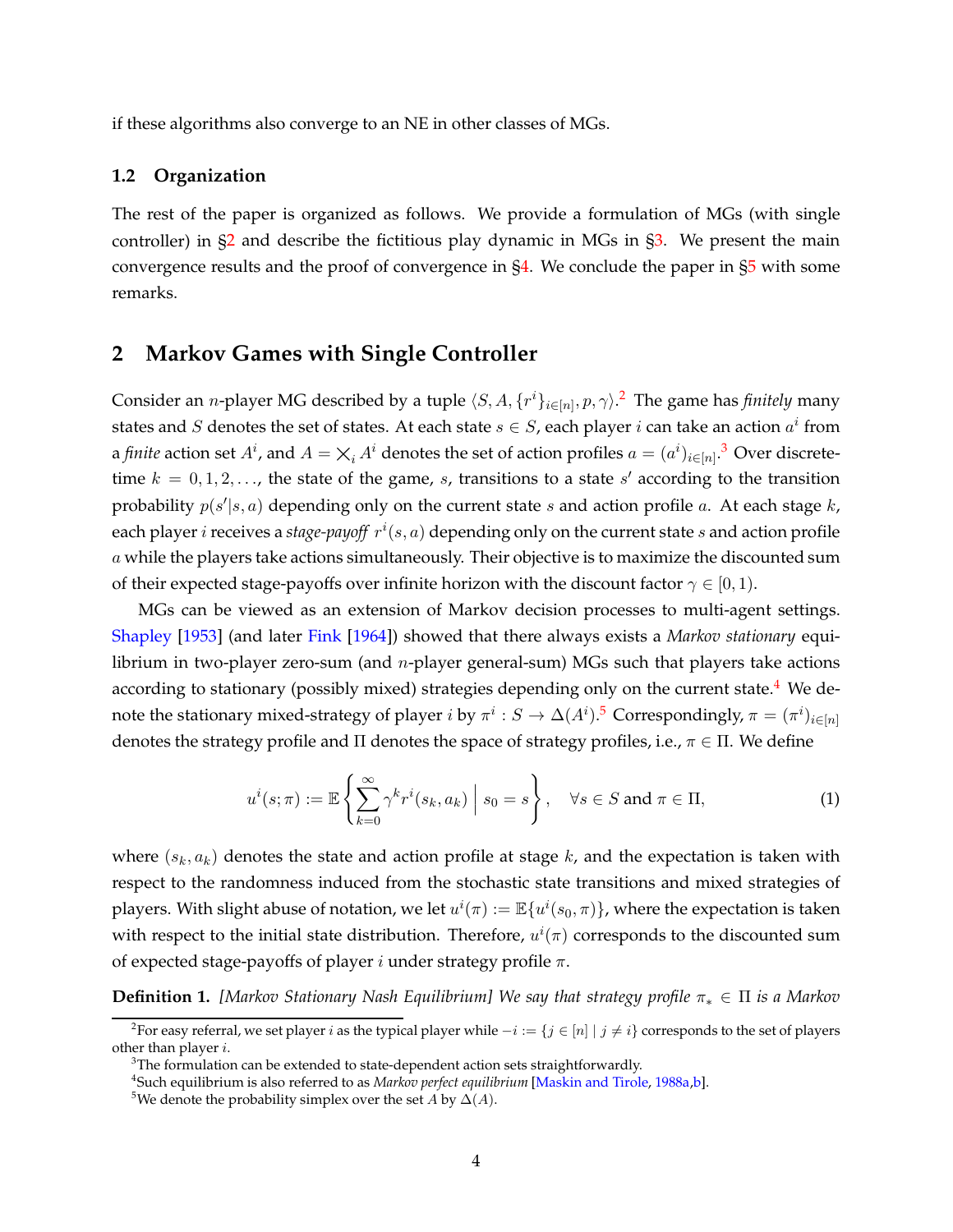*stationary Nash equilibrium of the* n*-player MG provided that*

$$
u^{i}(\pi_{*}) \geq u^{i}(\pi^{i}, \pi_{*}^{-i}), \quad \forall \pi^{i} \text{ and } i = 1, \dots, n. \tag{2}
$$

Hereafter, NE refers to Markov stationary Nash equilibrium. We say that an MG has *zerosum* or *identical-interest* structure if  $\sum_i r^i(s, a) = 0$  or  $r^i(s, a) = r(s, a)$  for all  $(s, a)$  for some  $r$ :  $S \times A \rightarrow \mathbb{R}$ , respectively. In this paper, we focus on *single-controller* MGs where state transitions probabilities depend on the actions of a single player, e.g.,

$$
p(s'|s, a) = p(s'|s, a^i), \quad \forall (s, a, s').
$$
\n(3)

Note that since the reward functions,  $r^{i}(s, a)$ 's, are affected by the joint action of all players, the accumulated expected payoff of player  $i$  still depends on the joint strategy of all players. Hence, when the strategy of other players changes over time, the environment faced by one player is still *non-stationary*. This is the key challenge in establishing the convergence of learning in MGs.

Indeed, single-controller MGs are common models in the literature [\[Parthasarathy and Raghavan](#page-23-14), [1981,](#page-23-14) [Filar and Vrieze](#page-22-10), [2012\]](#page-22-10), and find broad applications in communications [\[Eldosouky et al.](#page-22-11), [2016\]](#page-22-11) and traveling inspector problems [\[Filar and Vrieze,](#page-22-10) [2012,](#page-22-10) Chapter 6]. They also have natural connections with regret minimization for sequential (or online) learning [\[Guan et al.,](#page-22-13) [2016](#page-22-13), [Cesa-Bianchi and Lugosi,](#page-22-12) [2006](#page-22-12)].

### <span id="page-5-0"></span>**3 Fictitious Play in Markov Games**

Within an MG, stage-wise interactions among players can be viewed as they are playing *auxiliary stage-games* specific to each state whenever the associated state gets visited. In each stage-game, players simultaneously take actions while they can mix their actions independently. Players observe the joint action of all players and receive the associated immediate stage-payoff. However, the payoffs of these stage-games consist of immediate stage-payoffs and continuation payoffs (due to the objectives [\(1\)](#page-4-1) defined over infinite horizon). The players can compute the continuation payoff based on the observations they make. We focus on the question that whether *non-equilibrium adaptation* of learning agents can converge to a stationary (mixed-strategy) equilibrium of the underlying MG or not if they adopt learning dynamics similar to the ones studied for strategic-form games with repeated play, such as fictitious play and its variants.

Formally, if player  $i$  knew that players  $-i$  would play according to  $\pi^{-i}$  starting from the next stage, player  $i$ 's payoff in the auxiliary stage-game associated with state  $s$ , denoted by  $Q^i(s,a;\pi^{-i})$ and called *Q-function*, would satisfy the following fixed-point equation

<span id="page-5-1"></span>
$$
Q^{i}(s,a;\pi^{-i}) = r^{i}(s,a) + \gamma \cdot \sum_{\tilde{s}} p(\tilde{s}|s,a) \max_{\tilde{a}^{i} \in A^{i}} \mathbb{E}_{\tilde{a}^{-i} \sim \pi^{-i}(s)} \left\{ Q^{i}(\tilde{s},\tilde{a};\pi^{-i}) \right\} \quad \forall (s,a). \tag{4}
$$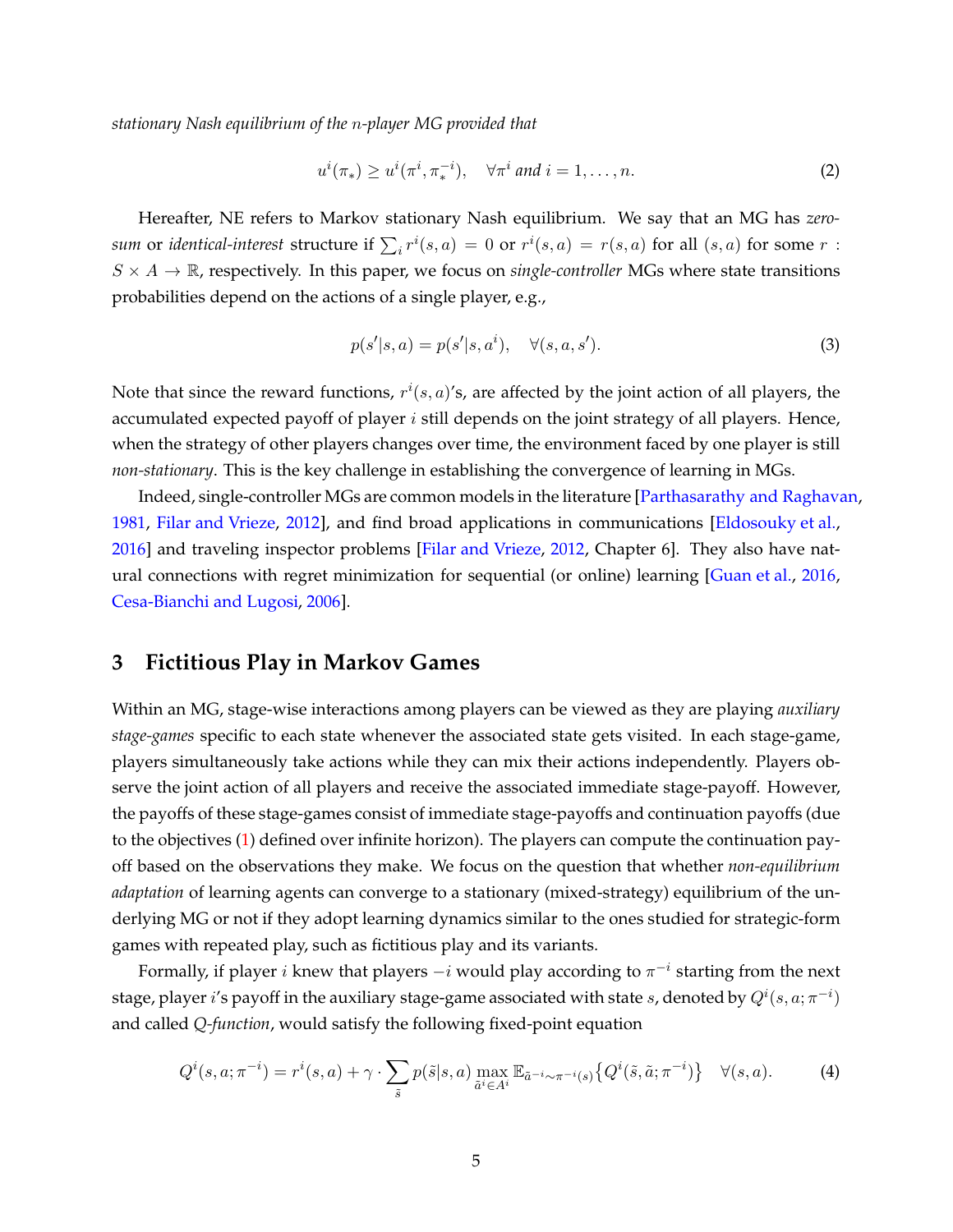This follows from the backward induction principle that player  $i$  would always take the actions maximizing her expected utility in [\(1\)](#page-4-1). Correspondingly, the value of state  $s$ , denoted by  $v^i(s;\pi^{-i})$ and called *value function*, would be given by

$$
v^{i}(s; \pi^{-i}) = \max_{a^{i} \in A^{i}} \mathbb{E}_{a^{-i} \sim \pi^{-i}(s)} \{Q^{i}(s, a; \pi^{-i})\}, \quad \forall s.
$$
 (5)

Furthermore, if player i also knew that players  $-i$  would play according to  $\pi^{-i}$  in the current auxiliary game, she would take the best response action, denoted by  $a^i_*:S\rightarrow A^i$ , satisfying

$$
a^i_*(s) \in \operatorname*{argmax}_{a^i \in A^i} \mathbb{E}_{a^{-i} \sim \pi^{-i}(s)} \left\{ Q^i(s, a; \pi^{-i}) \right\}, \quad \forall s.
$$
 (6)

Neither the opponent's strategy nor the  $Q$ -function are directly available to player  $i$  in these auxiliary games. Therefore, each player  $i$  can form beliefs on every other player's stationary (mixed) strategy and her (local) Q-function based on an erroneous assumption that they are stationary as in the classical fictitious play. Then, they can update these beliefs independently based on the observations they make within the underlying MG. For the ease of exposition, we consider that every player follow the same learning dynamic with the same learning rates (or step sizes) and initializations. Hence, all players  $-i$  form the same belief on the stationary strategy of player  $i.$  We denote this belief by  $\pi_k^i:S\to \Delta(A^i)$  at stage  $k.$  Similarly, we denote the belief of player  $i$  on her  $Q$ -function at stage  $k$  by  $Q_k^i: S \times A \rightarrow \mathbb{R}$ . For notational convenience, we also introduce the value function estimates given by

<span id="page-6-3"></span><span id="page-6-0"></span>
$$
v_k^i(s) := \max_{a^i \in A^i} \mathbb{E}_{a^{-i} \sim \pi_k^{-i}(s)} \{ Q_k^i(s, a^i, a^{-i}) \}
$$
(7)

and the best response action given by

<span id="page-6-4"></span><span id="page-6-2"></span><span id="page-6-1"></span>
$$
a_k^i(s) \in \underset{a^i \in A^i}{\text{argmax}} \ \mathbb{E}_{a^{-i} \sim \pi_k^{-i}(s)} \{Q_k^i(s, a^i, a^{-i})\}.
$$
 (8)

Correspondingly, we have  $v_k^i(s) = \mathbb{E}_{a^{-i} \sim \pi_k^{-i}(s)} \{Q_k^i(s, a_k^i(s), a^{-i})\}.$ 

The players always take the best response [\(8\)](#page-6-0) according to the beliefs they form and they update their beliefs according to an update rule combining the classical fictitious play and Q-learning together. From player i's viewpoint, the update rule is given by

$$
\pi_{k+1}^j(s) = \pi_k^j(s) + \alpha_k \Big( a_k^j(s) - \pi_k^j(s) \Big), \quad \forall j \neq i \text{ and } s \in S,
$$
\n(9a)

$$
Q_{k+1}^i(s,a) = Q_k^i(s,a) + \beta_k \left( r^i(s,a) + \gamma \sum_{\tilde{s}} p(\tilde{s}|s,a) v_k^i(\tilde{s}) - Q_k^i(s,a) \right), \quad \forall (s,a), \tag{9b}
$$

where  $\{\alpha_k, \beta_k \in (0,1)\}_{k\geq 0}$  are step sizes and the beliefs are initialized as, e.g.,  $\pi^j(s) = \frac{1}{|A^j|} 1$  and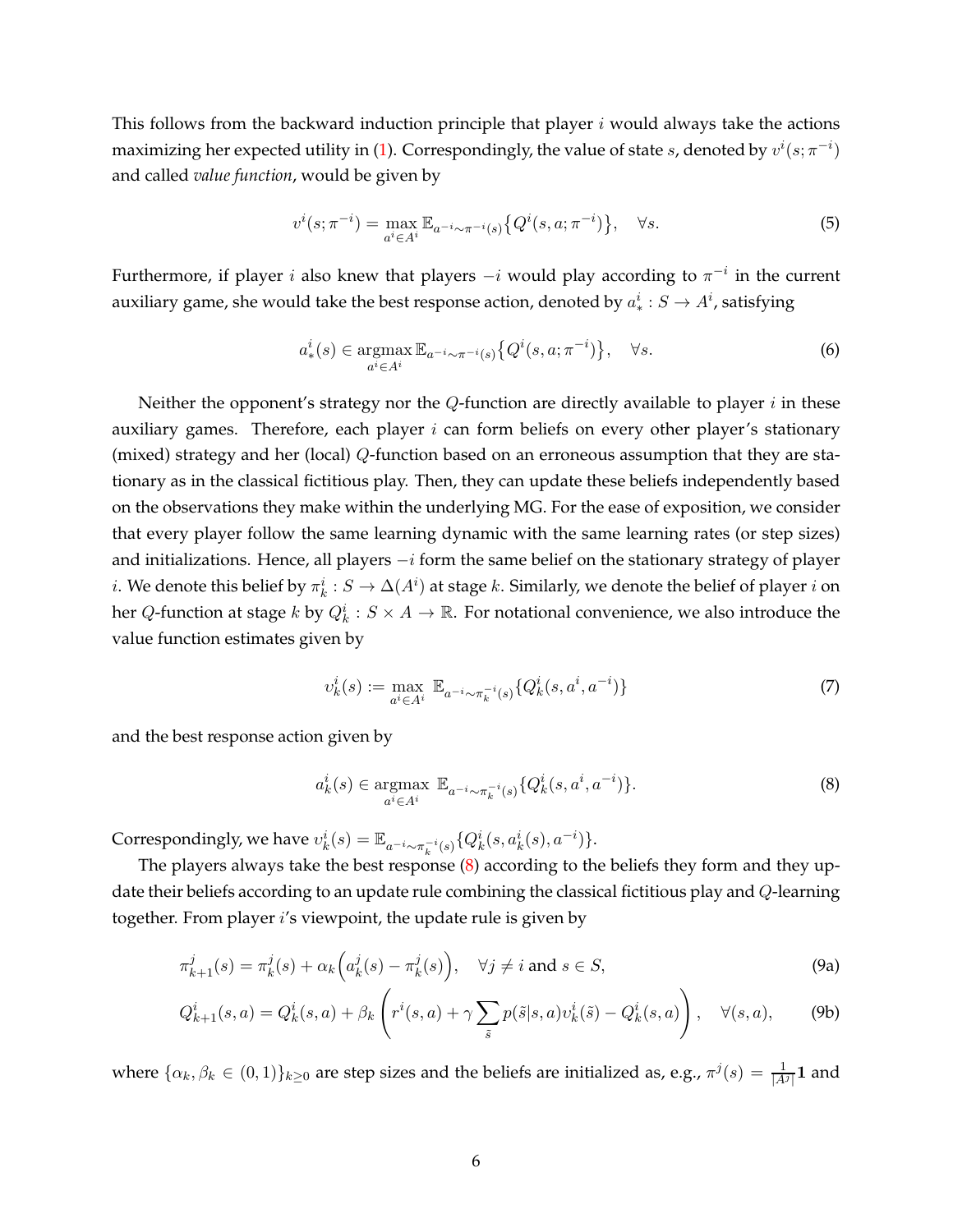$Q_0^i(s,a) = 0$  for all  $(s,a)$ .<sup>6</sup> In [\(9a\)](#page-6-1),  $\pi_k^j$  $\frac{d}{d k}$  gets updated to a convex combination of the current action and the previous belief. On the other hand, in [\(9b\)](#page-6-2),  $Q_k^i$  gets updated to a convex combination of the Q-function realized (according to one step iteration of the fixed-point equation [\(4\)](#page-5-1) based on the value function estimate [\(7\)](#page-6-3)) and the previous belief. The weights of the new observations in these convex combinations are determined according to the step sizes  $\{\alpha_k, \beta_k\}_{k>0}$ .

Note that if there was a single state, then the underlying MG would reduce to the repeated play of a strategic-form game, and correspondingly, [\(9\)](#page-6-4) would reduce to [\(9a\)](#page-6-1) for which  $Q^i_k \equiv r^i$ , which is indeed the classical fictitious play dynamic. On the other hand, if there was a single player, then the MG would reduce to a Markov decision process, and correspondingly, [\(9\)](#page-6-4) would reduce to  $(9b)$ , which is indeed the Q-value iteration with smoothing updates (whose model-free version is known as  $Q$ -learning). The learning dynamic in  $(9)$  combines them together with different step sizes  $\{\alpha_k, \beta_k\}_{k\geq 0}$  for learning in MGs.

**Remark 2 (Comparison to existing related learning dynamics).** *The learning dynamic in* [\(9\)](#page-6-4) *is a synchronous and model-based version of the fictitious play dynamics in [\[Sayin et al.,](#page-23-0) [2020](#page-23-0)] focusing on learning in zero-sum MGs.*<sup>7</sup> *Two important features of the learning dynamic are: 1) the belief update and the Q-function update are performed in a two-timescale fashion; 2) each player maintains her own local estimates of the Q-functions, which are generally not common among players. In contrast, in the closely related recent works [\[Leslie et al.,](#page-22-3) [2020](#page-22-3), [Baudin,](#page-21-2) [2021](#page-21-2)], a single continuation payoff (common among players) is assumed to be maintained during learning. This way, the stage-games encountered during learning are always zero-sum [\[Leslie et al.,](#page-22-3) [2020](#page-22-3)] or identical-interest [\[Baudin,](#page-21-2) [2021](#page-21-2)], and some implicit coordination among the players is required. Our learning dynamic is coordination-free and completely uncoupled, and are thus believed to be more natural. In fact, studying this two-timescale learning dynamic with independent Q-function updates has been posted as an interesting open question in [\[Baudin,](#page-21-2) [2021](#page-21-2)], with non-trivial technical challenges to address. Finally, another motivation of studying* [\(9\)](#page-6-4) *is to find a unified learning dynamic that converges for both zero-sum and identical-interest MGs, i.e., being agnostic to the types of games, a desired property of uncoupled dynamics.*

## <span id="page-7-0"></span>**4 Convergence Results and Proofs**

Recall that the classical fictitious play is known to converge to an NE in certain but important classes of strategic-form games played repeatedly, such as zero-sum and identical-interest ones. The following theorem shows that the two-timescale fictitious-play dynamic in Eq. [\(9\)](#page-6-4) possesses similar universality by converging to an NE in both two-player zero-sum and multi-player identical-

 $^6$ Consider actions as pure strategies, i.e.,  $a^i \in A^i \subset \Delta(A^i)$ .

<sup>&</sup>lt;sup>7</sup>The update [\(9\)](#page-6-4) is more like a computational method similar to the ones in [\[Leslie et al.](#page-22-3), [2020](#page-22-3), [Baudin](#page-21-2), [2021](#page-21-2)] contrary to [\[Sayin et al.,](#page-23-0) [2020](#page-23-0)] since players play the auxiliary stage-game associated with each state at every stage. This yields a relaxation on the convergence guarantees by not requiring the underlying Markov chain to ensure infinitely often visit at every state.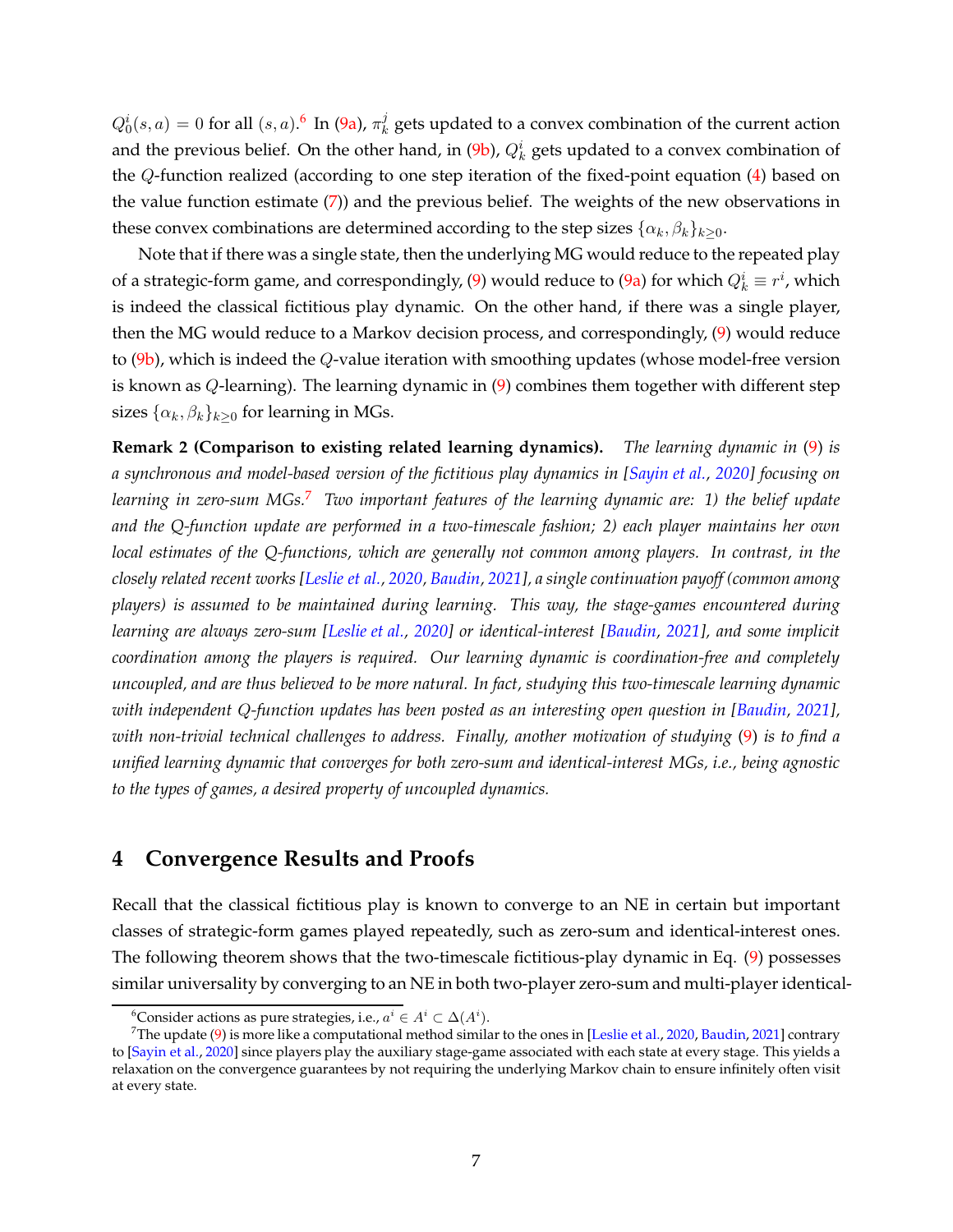<span id="page-8-0"></span>interest MGs with single controller. The proof is provided later in [§4.1.](#page-9-0)

**Theorem 3.** *The update* [\(9\)](#page-6-4) *converges to an NE, described in Definition [1,](#page-4-2) in single-controller MGs with two-player zero-sum or multi-player identical-interest structure provided that the step sizes satisfy the usual two-timescale learning conditions that*

- *(i)* Vanishing rates:  $\alpha_k \to 0$  and  $\beta_k \to 0$ , as  $k \to \infty$ ,
- *(ii) Sufficiently slow decay:*  $\sum_{k\geq 0} \alpha_k = \infty$  *and*  $\sum_{k\geq 0} \beta_k = \infty$ *,*
- (*iii*) Sufficiently fast decay:  $\sum_{k\geq 0} \alpha_k^2 < \infty$ ,
- *(iv)* Two-timescale rates:  $\alpha_k \geq \beta_k$  for all  $k \geq 0$  and  $\beta_k/\alpha_k \to 0$ , as  $k \to \infty$ .

*Particularly, there exists*  $Q_* : S \times A \rightarrow \mathbb{R}$  *such that* 

$$
\lim_{k \to \infty} Q_k^i(s, a) = Q_*(s, a) \quad \forall (i, s, a).
$$

*Furthermore, in the zero-sum case,* Q<sup>∗</sup> *corresponds to the* Q*-function associated with some stationary* equilibrium  $\pi_* = (\pi_*^i)_{i \in [n]}$  of the underlying game and

$$
\lim_{k \to \infty} \pi_k^i(s) = \pi_*^i(s), \quad \forall (i, s).
$$

*On the other hand, in the identical-interest case, if the auxiliary stage-game of each state* s *with the common payoff*  $Q_*(s, \cdot)$  *has finitely or countably many equilibria, then we also have that*  $Q_*$  *corresponds to the*  $Q$ -function associated with some stationary equilibrium  $\pi_* = (\pi_*^i)_{i \in [n]}$  of the underlying game and

$$
\lim_{k \to \infty} \pi_k^i(s) = \pi_*^i(s), \quad \forall (i, s).
$$

We emphasize that the conditions listed are sufficient to ensure convergence of the update [\(9\)](#page-6-4) in both classes of games. For example, the dynamic in [\(9\)](#page-6-4) can converge to an equilibrium in two-player zero-sum MGs without Assumption (iii) on sufficiently fast decay of  $\alpha_k$ . On the other hand, [\(9\)](#page-6-4) can converge to an equilibrium in identical-interest MGs with single controller also in the single-timescale scheme where  $\alpha_k = \beta_k$ . Furthermore, the additional condition for the convergence of beliefs is standard in the analysis of *discrete-time* learning dynamics in potential/identicalinterest games [\[Heliou et al.](#page-22-15), [2017](#page-22-15), [Benaim et al.](#page-21-9), [2005](#page-21-9), [Candogan et al.](#page-21-10), [2013](#page-21-10)] (except the seminal result [\[Monderer and Shapley](#page-23-7), [1996](#page-23-7)]).

The following corollary to Theorem [3](#page-8-0) shows that the convergence result can be generalized to the case where the stage-payoffs satisfy the following potential-game-like condition similar to the case in one-shot games. The proof is deferred to Appendix [E.](#page-21-11)

<span id="page-8-1"></span>**Corollary 4.** *Suppose that the step sizes satisfy the conditions listed in Theorem [3](#page-8-0) and the stage-payoff*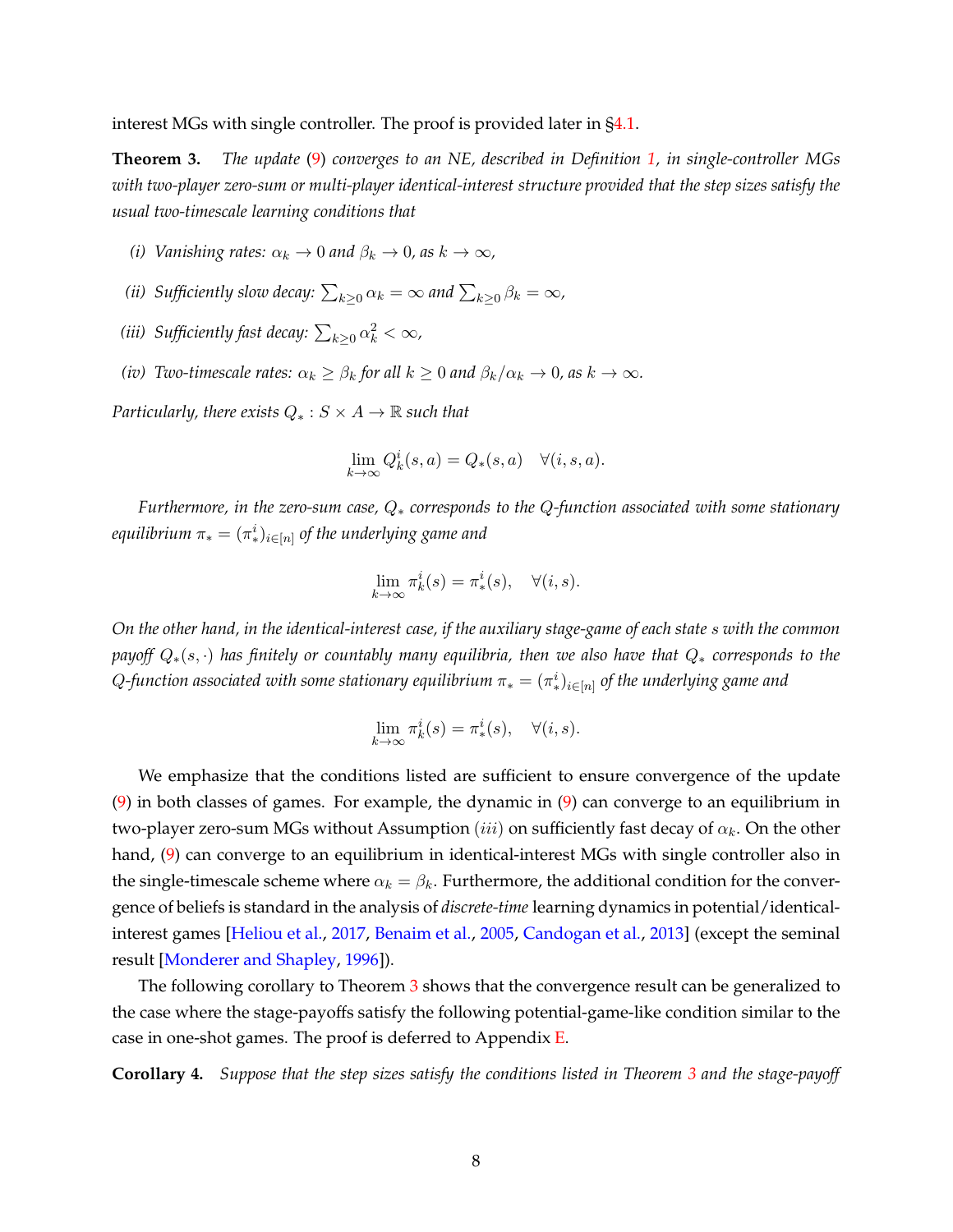*functions satisfy*

$$
r^{j}(s,\tilde{a}^{j},a^{-j}) - r^{j}(s,a) = r^{i}(s,\tilde{a}^{j},a^{-j}) - r^{i}(s,a), \quad \forall (s,a),\tilde{a}^{j}, \text{ and } j \neq i
$$
 (10)

*given that player* i *is the single controller. Then, the update* [\(9\)](#page-6-4) *converges to an equilibrium in single-* $\it{controller MSs.}$  Particularly, there exists  $Q_*^i : S \times A \to \mathbb{R}$  for each  $i$ , which is not necessarily common *now, such that*

$$
\lim_{k \to \infty} Q_k^i(s, a) = Q_*^i(s, a) \quad \forall (i, s, a).
$$

*Furthermore, if the auxiliary stage-game of each state*  $s$  *with the payoffs*  $\{Q_*^i(s, \cdot)\}_{i \in [n]}$  *has finitely or*  $c$ ountably many equilibria, then we also have that  $\{Q^i_*\}_{i\in [n]}$  correspond to the  $Q$ -functions associated with some stationary equilibrium  $\pi_* = (\pi_*^i)_{i \in [n]}$  of the underlying game and

$$
\lim_{k \to \infty} \pi_k^i(s) = \pi_*^i(s), \quad \forall (i, s).
$$

Zero-sum games and identical-interest games stand at the two extreme ends of the game spectrum from fully competitive to fully cooperative. They possess distinct features. For example, the equilibrium value of a zero-sum (strategic-form) game is *unique* even though there may exist multiple equilibria. Furthermore, minimax value of a game is a non-expansive function like the maximum value. Therefore, [Shapley](#page-23-1) [\[1953](#page-23-1)] could introduce a contraction operator for twoplayer zero-sum MGs as a counterpart of the Bellman operator in Markov decision processes. Later [Leslie et al.](#page-22-3) [\[2020](#page-22-3)], [Sayin et al.](#page-23-0) [\[2020](#page-23-0)] showed that the contraction property in the evolution of the value function estimates could be approximated with asymptotically negligible error also in *non-equilibrium* learning dynamics through a two-timescale learning scheme.

### <span id="page-9-0"></span>**4.1 Proof of Theorem [3](#page-8-0)**

The proof of Theorem [3](#page-8-0) for two-player zero-sum MGs (with single controller) follows from the identical steps in [\[Sayin et al.](#page-23-0), [2020](#page-23-0), Theorem 4.3] where the convergence properties of the asynchronous version of [\(9\)](#page-6-4) is characterized. On the other hand, equilibrium values of an identicalinterest game are not necessarily unique. In the absence of powerful non-expansiveness and correspondingly contraction property, we need a different technical tool to characterize its convergence properties.

The main premise behind the proof for  $n$ -player identical-interest case is that the limiting differential inclusion of the  $(9a)$  is the continuous-time best response dynamic in an identical-interest game due to the two-timescale framework. Therefore, the maximum expected values of auxiliary stage games are monotonically non-decreasing in this continuous-time approximation. Correspondingly, if the value function estimates were monotonically non-decreasing in the original discrete-time updates, then the Q-function estimates would also be monotonically non-decreasing. Hence, we could have concluded their convergence since they are bounded by the update rule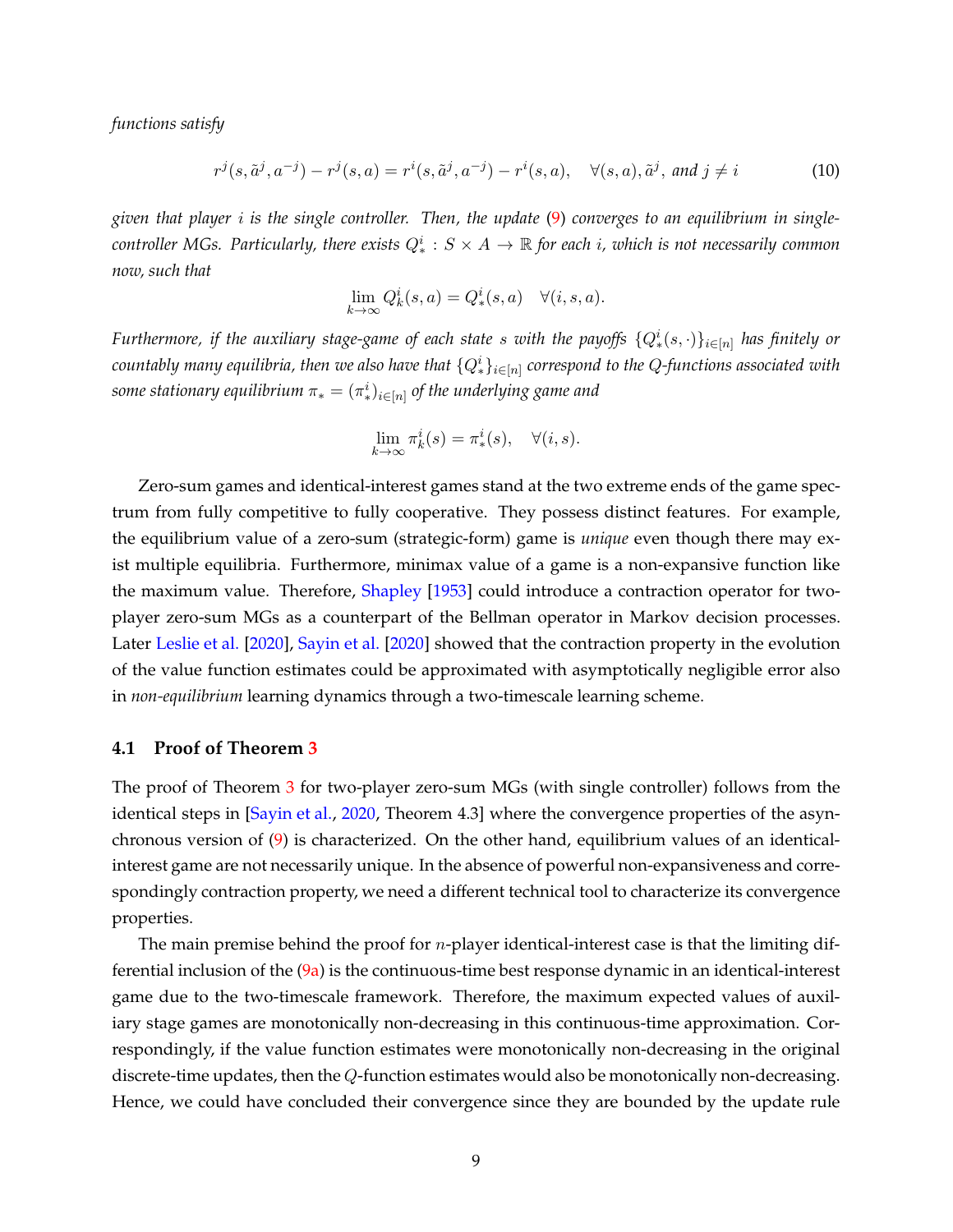[\(9b\)](#page-6-2). However, the discrete-time dynamic does not necessarily lead to an increase in the value function estimates across subsequent stages in general. To address this challenge, we consider the deviation from the monotonicity across multiple stages rather than just subsequent ones, as in [\[Baudin,](#page-21-2) [2021\]](#page-21-2).

<span id="page-10-2"></span>**Remark 5 (Challenge due to** *Independent* Q**-update).** *Similar to the zero-sum case in [\[Sayin et al.](#page-23-0), [2020\]](#page-23-0), another challenge arises due to the deviation from the identical-interest structure in the auxiliary stage-games since players update their beliefs on the* Q*-function according to* [\(9b\)](#page-6-2) *via the maximum expected continuation payoff they believe they would get, as described in* [\(7\)](#page-6-3)*. This challenge would not be observed* if players had a common Q-function estimates, i.e.,  $Q_k^i \equiv Q_k$  for all  $i$  for some  $Q_k$ . For example, [Baudin](#page-21-2) *[\[2021](#page-21-2)] uses an update similar to*

<span id="page-10-0"></span>
$$
Q_{k+1}^{i}(s,a) = Q_{k}^{i}(s,a) + \beta_{k} \left( r(s,a) + \gamma \sum_{s'} p(s'|s,a) \mathbb{E}_{a' \sim \pi_{k}(s')} \{ Q_{k}^{i}(s',a') \} - Q_{k}^{i}(s,a) \right), \tag{11}
$$

*for all* (i, s, a)*, rather than* [\(9b\)](#page-6-2)*. Such an update guarantees that each auxiliary stage game has identical* $i$ nterest structure provided that  $Q_0^i \,=\, Q_0$  for all  $i.$  However, [\(11\)](#page-10-0) is still prone to deviation from the  $i$ dentical-interest structure without a common initialization. Computation of  $\mathbb{E}_{a'\sim\pi_k(s')} \{Q_k^i(s',a')\}$  by player i also implies that player i forms belief π<sup>i</sup> on her own strategy as if she is playing according to a sta*tionary mixed-strategy even though she always takes (greedy) best response actions against her opponents. Therefore, the independent* Q*-update* [\(9b\)](#page-6-2) *contrary to the coupled one* [\(11\)](#page-10-0) *is a relatively more natural dynamic for practical applications. The characterization of its convergence properties can provide a stronger justification for equilibrium analysis in MGs. To address this challenge, we focus on single-controller MGs, where the auxiliary stage games are strategically equivalent to identical-interest games if the beliefs on* Q*-functions are initialized the same and become strategically equivalent to identical-interest games at a sufficiently fast rate if they do not have common initialization.*

Given the update  $(9b)$ , we define

$$
\Upsilon_k^i(s, a) := r(s, a) + \gamma \sum_{s' \in S} p(s'|s, a)v_k^i(s') - Q_k^i(s, a), \quad \forall (i, s, a)
$$
\n(12)

such that

$$
Q_{k+1}^{i}(s, a) = Q_{k}^{i}(s, a) + \beta_{k} \Upsilon_{k}^{i}(s, a) \quad \forall (i, s, a).
$$
 (13)

Note that  $Q_k^i(s,a)$ , for each  $(i,s,a)$ , is bounded from above by  $\frac{1}{1-\gamma}\max_{(s,a)} r(s,a)$  by the definition of the update [\(9b\)](#page-6-2) and [\(7\)](#page-6-3) since the step size  $\{\beta_k \in (0,1)\}_{k \geq 0}$ .

The following proposition provides a monotonicity-like condition on the changes of the estimates accumulated across multiple stages (not just the subsequent ones) to prove the convergence of  $\{Q_k^i(s,a)\}_{k\geq 0}$ . The proof is deferred to Appendix [A.](#page-14-0)

<span id="page-10-1"></span>**Proposition 6.** Consider a (real-valued) bounded sequence  $\{Q_k^i(s,a)\}_{k\geq 0}$  for each  $(i,s,a)\in [n]\times S\times A$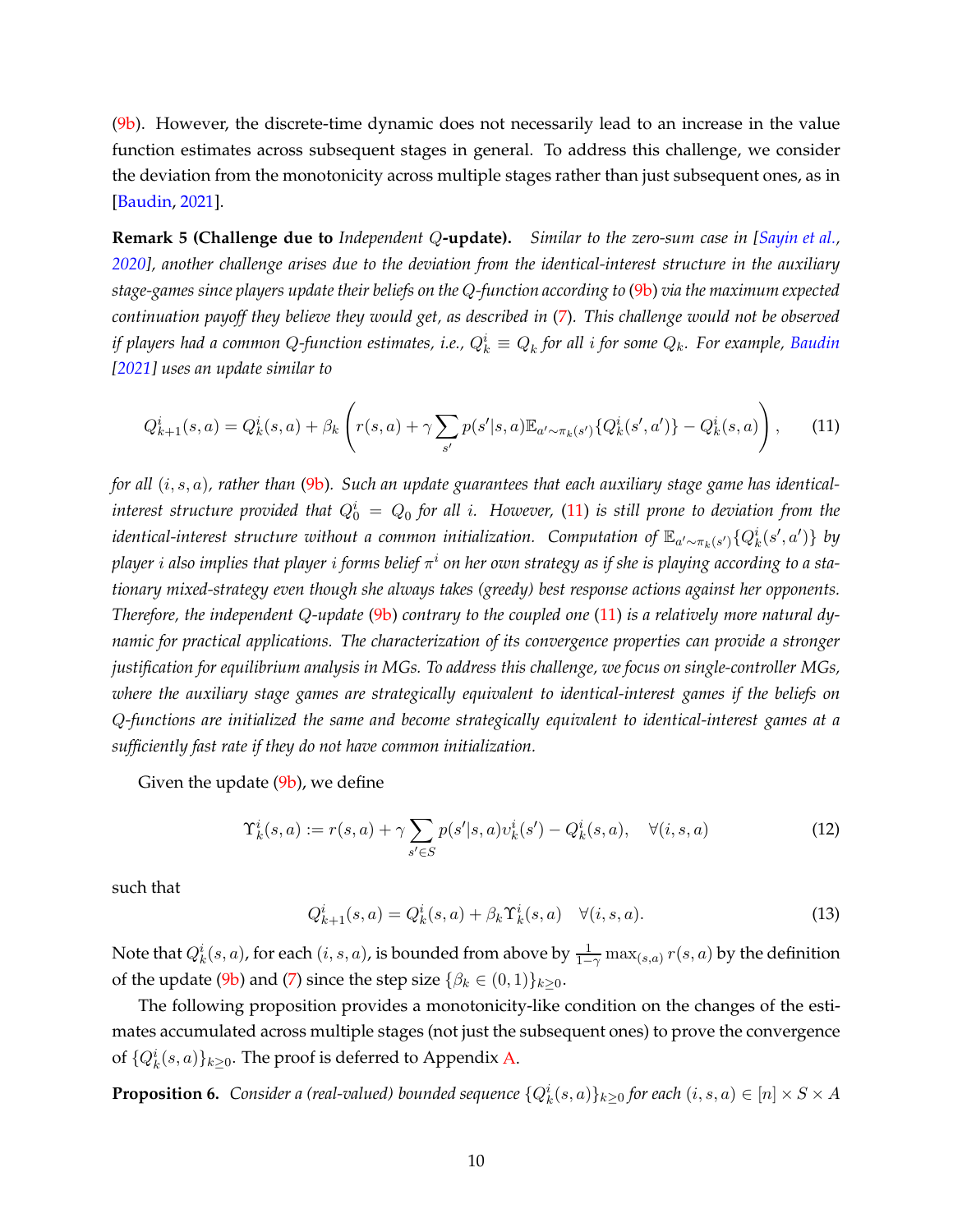*(with*  $n < \infty$  *and*  $|S \times A| < \infty$ *) evolving according to* 

$$
Q_{k+1}^i(s,a) = Q_k^i(s,a) + \beta_k \Upsilon_k^i(s,a), \quad \forall (i,s,a)
$$
\n(14)

*for some*  $\{\Upsilon_k^i(s,a)\}_{k\geq 0}$  *for each*  $(i,s,a)$  *and step size*  $\beta_k\geq 0$ *. If we have* 

<span id="page-11-0"></span>
$$
\liminf_{k_1 \to \infty} \inf_{k_2 \ge k_1} \sum_{k=k_1}^{k_2} \beta_k \Upsilon_k^i(s, a) \ge 0, \quad \forall (i, s, a), \tag{15}
$$

then there exists  $Q_*^i: S \times A \rightarrow \mathbb{R}$  such that

$$
\lim_{k \to \infty} Q_k^i(s, a) = Q_*^i(s, a), \quad \forall (i, s, a).
$$
\n(16)

Henceforth, we focus on proving [\(15\)](#page-11-0) (through a more tractable lower bound) to conclude the convergence of [\(9b\)](#page-6-2). To this end, we define an auxiliary parameter bounding  $\Upsilon_k^i(s, a)$  for each  $(s, a)$  from below as

<span id="page-11-2"></span>
$$
\underline{u}_k^i := \min_{(s,a)} \left\{ r(s,a) + \gamma \sum_{s' \in S} p(s'|s,a) \mathbb{E}_{a' \sim \pi_k(s)} \{ Q_k^i(s',a') \} - Q_k^i(s,a) \right\},\tag{17}
$$

i.e., we have  $\underline{u}_k^i \leq \Upsilon_k^i(s,a)$  for all  $(s,a)$ , since  $v_k^i(s') - \mathbb{E}_{a'\sim \pi_k(s)}\{Q_k^i(s',a')\} \geq 0$  for each  $s'$  by the definition of  $v_k^i$ , as described in [\(7\)](#page-6-3). Instead of [\(15\)](#page-11-0), we can, now, focus on proving the asymptotic non-negativity of the more tractable lower bound:

<span id="page-11-1"></span>
$$
\liminf_{k_1 \to \infty} \inf_{k_2 \ge k_1} \sum_{k=k_1}^{k_2} \beta_k \underline{u}_k^i \ge 0.
$$
\n(18)

If we could have shown that there exists some  $\kappa$  such that  $\underline{u}_k^i\geq 0$  for all  $k\geq \kappa$ , then we would have concluded [\(18\)](#page-11-1). We do not necessarily have it. On the other hand, showing the asymptotic non-negativity of  $\underline{u}_k^i$  would not be sufficient to conclude [\(18\)](#page-11-1). Hence, we look for some stronger conditions. The following lemma provides a characterization of the evolution of  $\{\underline{u}_k^i\}_{i\geq 0}$  (from below) in terms of some *absolutely summable* sequence. The proof is deferred to Appendix [B.](#page-15-0)

<span id="page-11-4"></span>**Lemma 7.** *Given that players follow the dynamic described in* [\(9\)](#page-6-4) *in an identical-interest MG with single*  $\emph{controller}$   $i$ , the evolution of  $\underline{u}_k^i$ , described in [\(17\)](#page-11-2), satisfies the following inequality:

<span id="page-11-3"></span>
$$
\boxed{u_{k+1}^i \ge u_k^i (1 - (1 - \gamma)\beta_k) + \underline{e}_k} \tag{19}
$$

*for all*  $k \geq 0$  *and for some absolutely summable sequence*  $\{\underline{e}_k\}_{k \geq 0}$ *.* 

**Remark 8.** *We emphasize that the single-controller identical-interest structure plays an important role in ensuring that there exists such an absolutely summable sequence.*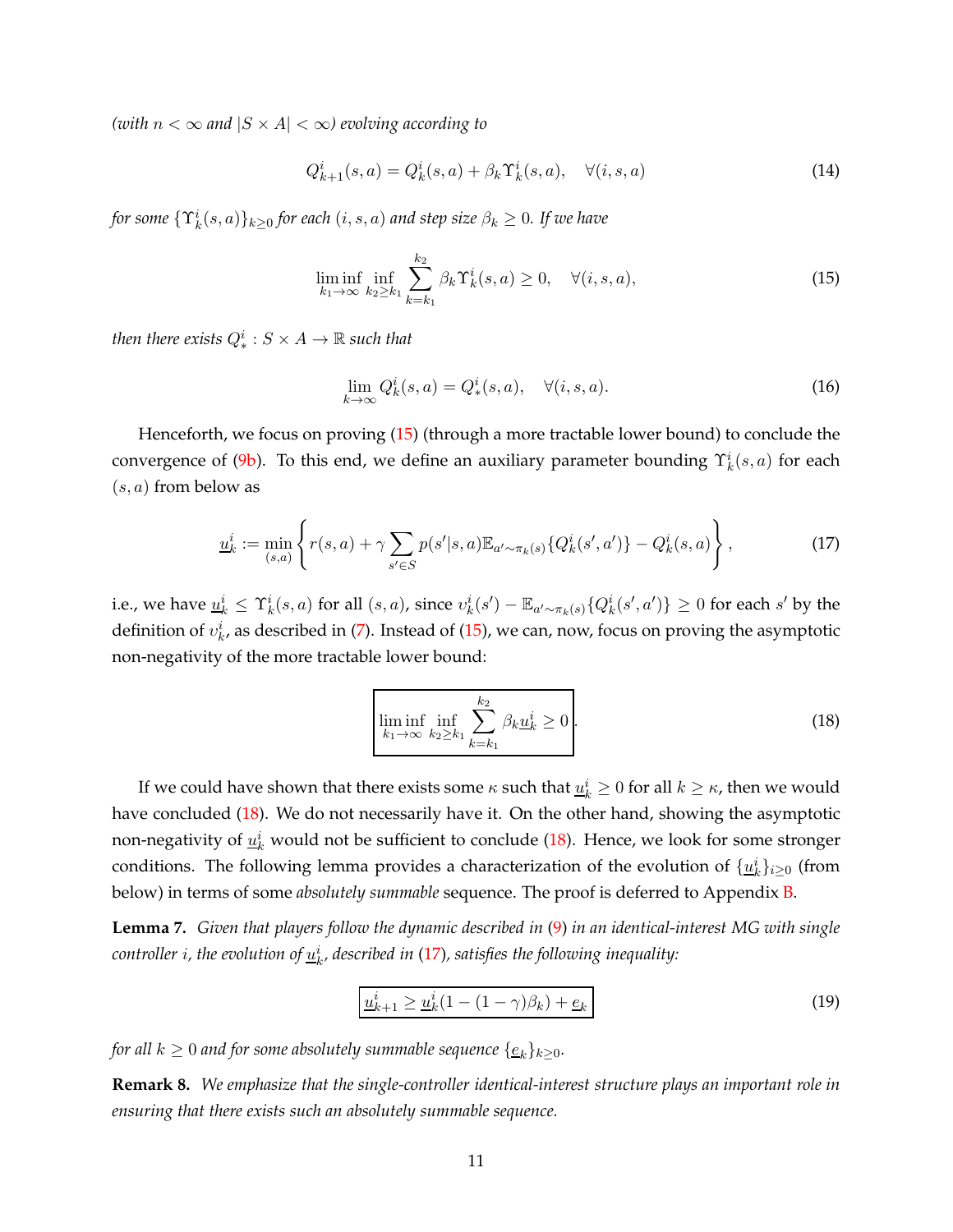Given that  $\{\underline{e}_k\}_{k\geq 0}$  are absolutely summable, we can next invoke the following lemma showing that  $\{\underline{u}_k^i\}_{k\geq 0}$  satisfying [\(19\)](#page-11-3) also satisfies [\(18\)](#page-11-1). Hence, it can also be of interest on its own. The proof is deferred to Appendix [C.](#page-17-0)

<span id="page-12-0"></span>**Lemma 9.** *Given step sizes*  $\{\beta_k \in (0,1)\}_{k\geq 0}$  *vanishing, i.e.,*  $\beta_k \to 0$  *as*  $k \to \infty$ *, sufficiently slowly such* that  $\sum_{k\geq 0} \beta_k = \infty$ , consider a sequence  $\{\underline{u}_k^i\}_{k\geq 0}$  satisfying [\(19\)](#page-11-3) for some discount factor  $\gamma\in[0,1)$  and some absolutely summable error term  $\underline{e}_k$ , i.e.,  $\sum_{k\geq 0}|\underline{e}_k|<\infty.$  Then, we have [\(18\)](#page-11-1).

Lemmas [7](#page-11-4) and [9](#page-12-0) imply [\(18\)](#page-11-1), and therefore, [\(15\)](#page-11-0) by the definition of  $\underline{u}_k^i$ , as described in [\(17\)](#page-11-2). Hence, Proposition [6](#page-10-1) yields that  $\{Q_k^i\}_{i\in[n]}$ , i.e., [\(9b\)](#page-6-2), is convergent. In other words, there exists some  $Q_*^i: S \times A \rightarrow \mathbb{R}$  such that

<span id="page-12-2"></span>
$$
\lim_{k \to \infty} Q_k^i(s, a) = Q_*^i(s, a). \tag{20}
$$

On the other hand, for players other than the controller, say player  $j \neq i$ , the payoff in the auxiliary stage game  $Q_k^j$  $k^j(s,a)$  is always strategically equivalent to  $Q_k^i(s,a)$ , as shown in the proof of Lemma [7.](#page-11-4) Note that we have not characterized the limit of  $Q_k^i$  yet.

Lastly, we can conclude that the update [\(9\)](#page-6-4) indeed converges to an equilibrium based on the following lemma (which can be viewed as a corollary to [\[Leslie and Collins,](#page-22-16) [2006](#page-22-16), Theorem 4]). This lemma characterizes the limit set of the fictitious-play in terms of its limiting continuous-time best response dynamic for the cases where the underlying game becomes stationary asymptotically. Hence, it can also be of interest on its own. The proof is deferred to Appendix [D.](#page-20-0)

<span id="page-12-3"></span>**Lemma 10.** *Given step sizes*  $\{\alpha_k \in (0,1)\}_{k\geq 0}$  *vanishing, i.e.,*  $\alpha_k \to 0$  *as*  $k \to \infty$ *, sufficiently slowly such* that  $\sum_{k\geq 0} \alpha_k = \infty$ , consider the update of  $\pi^i\in\Delta(A^i)$  for each  $i\in [n]$  and finite set  $A^i$ , given by

<span id="page-12-1"></span>
$$
\pi_{k+1}^i = \pi_k^i + \alpha_k \left( a_k^i - \pi_k^i \right), \quad \forall i,
$$
\n<sup>(21)</sup>

where  $a_k^i \in \Delta(A^i)$  satisfies

$$
a_k^i \in \underset{a \in A}{\operatorname{argmax}} \mathbb{E}_{a^{-i} \sim \pi_k^{-i}} \{ Q_k^i(a^i, a^{-i}) \}. \tag{22}
$$

Suppose that  $Q_k^i(a) \to Q_*^i(a)$  for all  $(i, a)$  as  $k \to \infty$  for some  $Q_*^i : A \to \mathbb{R}$ . Then, the limit set of [\(21\)](#page-12-1) is a *connected internally chain-recurrent set of the following best response differential inclusion*

<span id="page-12-4"></span>
$$
\dot{\pi}^i + \pi^i \in \operatorname*{argmax}_{a^i \in A^i} \mathbb{E}_{a^{-i} \sim \pi^{-i}} \{Q_*^i(a^i, a^{-i})\}.
$$
\n(23)

Based on  $(20)$ , Lemma [10](#page-12-3) yields that the limit set of  $(9a)$  is contained in the connected internally chain-recurrent set of the differential inclusion

$$
\dot{\pi}^i(s) + \pi^i(s) \in \underset{a^i \in A^i}{\text{argmax}} \, \mathbb{E}_{a^{-i} \sim \pi^{-i}(s)} \{Q^i_*(s, a^i, a^{-i})\},\tag{24}
$$

which is the continuous-time best response dynamic in an identical-interest game with the payoff  $Q_{*}^{i}(s, \cdot)$ . [\[Benaim et al.](#page-21-9), [2005](#page-21-9), Theorem 5.5] yields that the limit set of every solution of [\(24\)](#page-12-4) is a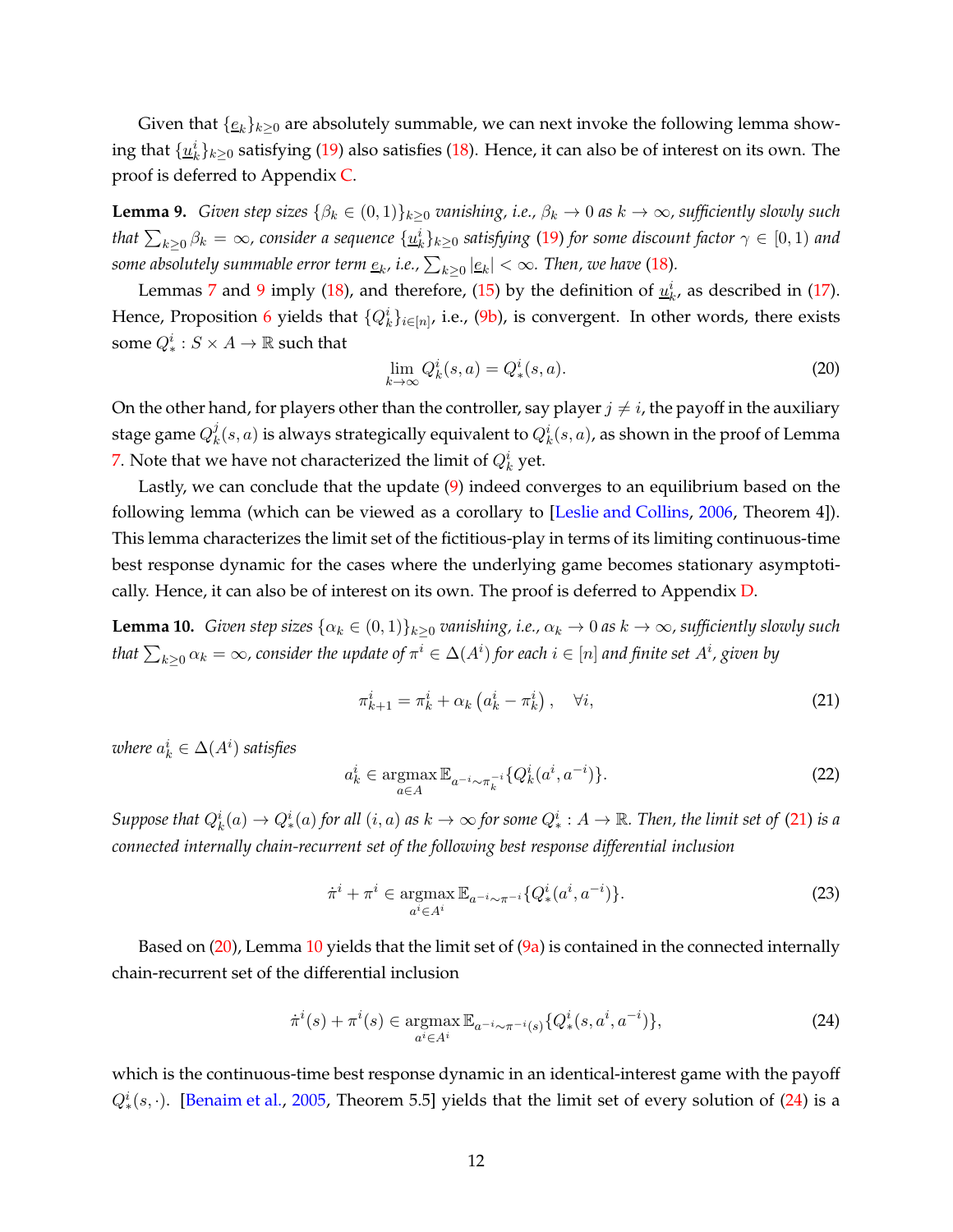connected set of equilibria along which  $\mathbb{E}_{a\sim\pi(s)}\{Q_*^i(s,a)\}$  is constant. Hence, the limit set of [\(9a\)](#page-6-1) is a connected subset of equilibria along which  $\mathbb{E}_{a \sim \pi_k(s)}\{Q_*^i(s, a)\}$  is constant provided that the auxiliary game with the common payoff  $Q^i_*(s, \cdot)$  has finitely or countably many equilibria (as assumed in the theorem statement). In other words, the beliefs  $\{\pi_k^i(s)\}_{i\in[n]}$  converge to one of these isolated equilibria, for each s. Given the convergence of these beliefs, the Q-function estimates of every player also converge to the Q-function associated with the equilibrium strategies and

$$
\lim_{k \to \infty} Q_k^j(s, a) = Q_*^i(s, a), \quad \forall (s, a) \text{ and } j \neq i.
$$
\n
$$
(25)
$$

<span id="page-13-0"></span>This completes the proof.

## **5 Discussions and Conclusions**

In this paper, we investigated the convergence properties of a new variant of fictitious play dynamics for *n*-player identical-interest MGs with single controller. Together with the fact that the same learning dynamic also converges to an equilibrium in two-player zero-sum MGs, we established, to the best of our knowledge, the first universal-type fictitious-play-property for more than one class of MGs. The results have thus further justified (Markov stationary) NE in MGs as an outcome of myopic non-equilibrium adaptation. We believe our results have opened up fruitful research directions for future work.

- **Fictitious-play-property for other classes of MGs.** Our results illustrate the promise of our two-timescale fictitious-play dynamic in achieving universal-type convergence in more than one class of MGs. It is interesting to further expand the types of MGs that enjoys the fictitious-play-property, mirroring the results for strategic-form games (cf. [\[Miyasawa](#page-23-8), [1961](#page-23-8), [Sela,](#page-23-9) [1999](#page-23-9), [Berger](#page-21-4), [2005](#page-21-4), [2008](#page-21-5)]).
- **Model-free learning with asynchronous updates.** With a focus on the uncoupled learning dynamics with independent Q-updates, we studied the synchronous-update rule with the knowledge of the transition dynamics. As a standard model for multi-agent reinforcement learning, it is imperative to investigate the convergence of our dynamics in the model-free asynchronous setting. Note that with common Q-updates and single-timescale update-rule, [\[Baudin,](#page-21-2) [2021\]](#page-21-2) has studied the asynchronous update case with small enough discount factor  $\gamma$ . The model-free learning for fictitious-play in MGs beyond the zero-sum case remains largely open.
- **Convergence rate characterization & faster rates.** It is known that in the worse-case, fictitious play can have exponentially-slow rate when learning in strategic-form games [\[Daskalakis and Pan](#page-22-17), [2014](#page-22-17)]. It would be interesting to understand and compare the convergence rates of the two-timescale fictitious-play in our work and [\[Sayin et al.](#page-23-0), [2020](#page-23-0)], with that of the single-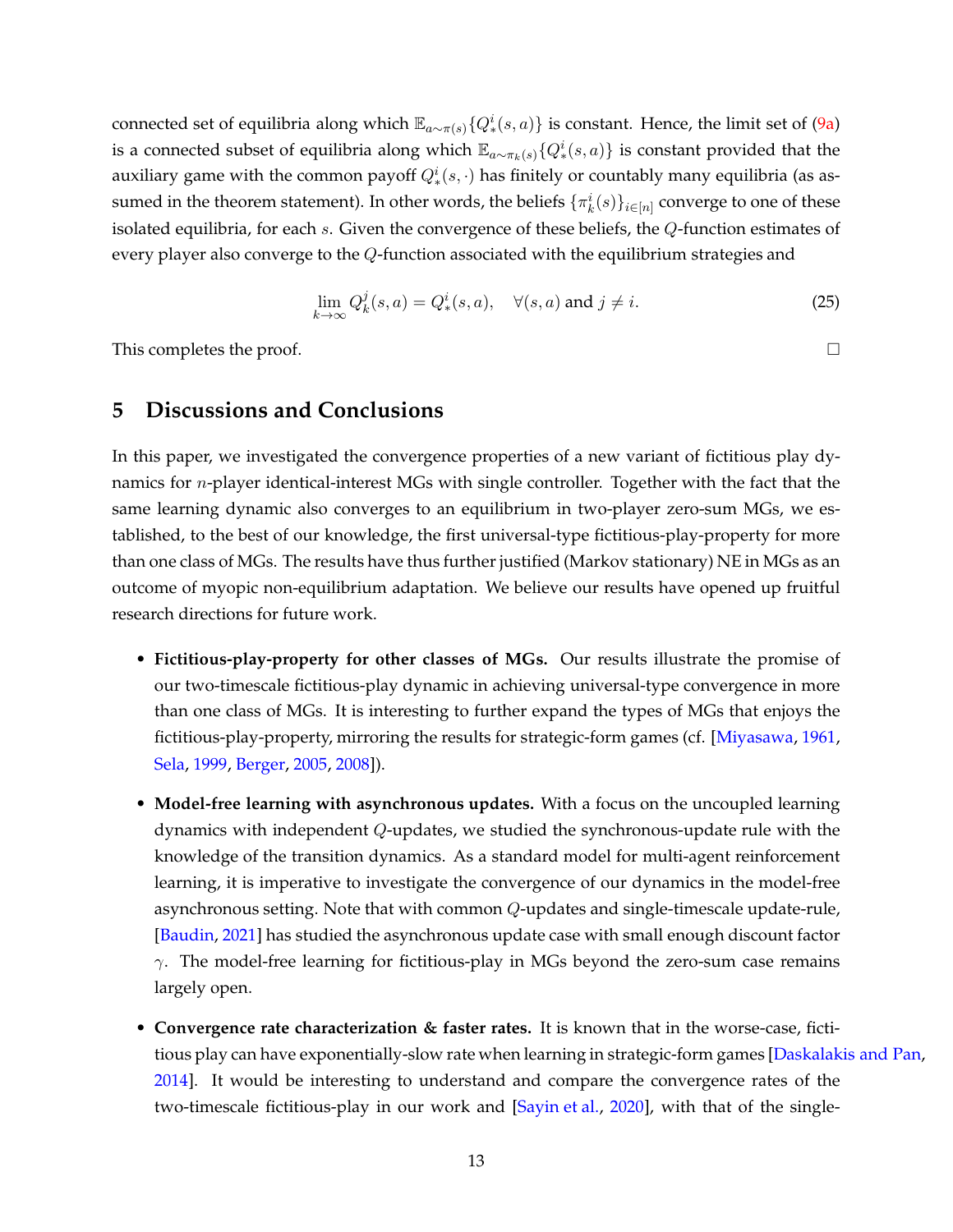timescale one in [\[Baudin,](#page-21-2) [2021\]](#page-21-2). It is also worth exploring the effectiveness of regularization to accelerate convergence of fictitious play dynamics, as in strategic-form games [\[Cesa-Bianchi and Lugosi,](#page-22-12) [2006\]](#page-22-12).

### **Acknowledgments**

M. O. Sayin was supported by TUBITAK BIDEB 2232-B International Fellowship for Early Stage Researchers grant 121C124. K. Zhang and A. Ozdaglar were supported by DSTA grant 031017- 00016.

## <span id="page-14-0"></span>**A Proof of Proposition [6](#page-10-1)**

Note that if  $\Upsilon_k^i(s,a) \geq 0$ , then  $\{Q_k^i(s,a)\}_{k \geq 0}$  would form a non-decreasing bounded sequence, which implies the existence of its limit. However, we do not necessarily have  $\Upsilon_k^i(s,a) \geq 0$ . As in [\[Baudin,](#page-21-2) [2021](#page-21-2)], we can check monotonicity across multiple stages (from  $k_1$  to  $k_2 + 1$ ). For example, we have

$$
Q_{k_2+1}^i(s, a) - Q_{k_1}^i(s, a) = \sum_{k=k_1}^{k_2} \beta_k \Upsilon_k^i(s, a), \quad \forall (i, s, a),
$$
 (26)

where the right-hand side is still not necessarily non-negative. Showing the difference goes to zero as  $k_1 \to \infty$  would imply that  $\{Q_k^i(s,a)\}_{k\geq 0}$  forms a Cauchy sequence, and therefore, it is convergent in the underlying Banach space. A relatively mild alternative (aligned with the intuition on monotonicity) is to show that the right-hand side becomes non-negative asymptotically as  $k_1 \rightarrow \infty$  for any  $k_2 \geq k_1$ , i.e.,

$$
\liminf_{k_1 \to \infty} \inf_{k_2 \ge k_1} \sum_{k=k_1}^{k_2} \beta_k \Upsilon_k^i(s, a) \ge 0 \quad \Rightarrow \quad \liminf_{k_1 \to \infty} \left( \inf_{k_2 \ge k_1} Q_{k_2+1}^i(s, a) - Q_{k_1}^i(s, a) \right) \ge 0, \tag{27}
$$

for all  $(i, s, a)$ . Then, [\(27\)](#page-14-1) yields that for any  $\epsilon > 0$ , there exists  $\kappa$  such that

<span id="page-14-1"></span>
$$
Q_k^i(s, a) \ge Q_\kappa^i(s, a) - \epsilon, \quad \forall k \ge \kappa,
$$
\n<sup>(28)</sup>

for each  $(i, s, a)$ .<sup>8</sup> This completes the proof due to the boundedness of the estimates.

<sup>&</sup>lt;sup>8</sup>We can have a uniform  $\epsilon > 0$  since there are only finitely many  $(i, s, a)$  triples.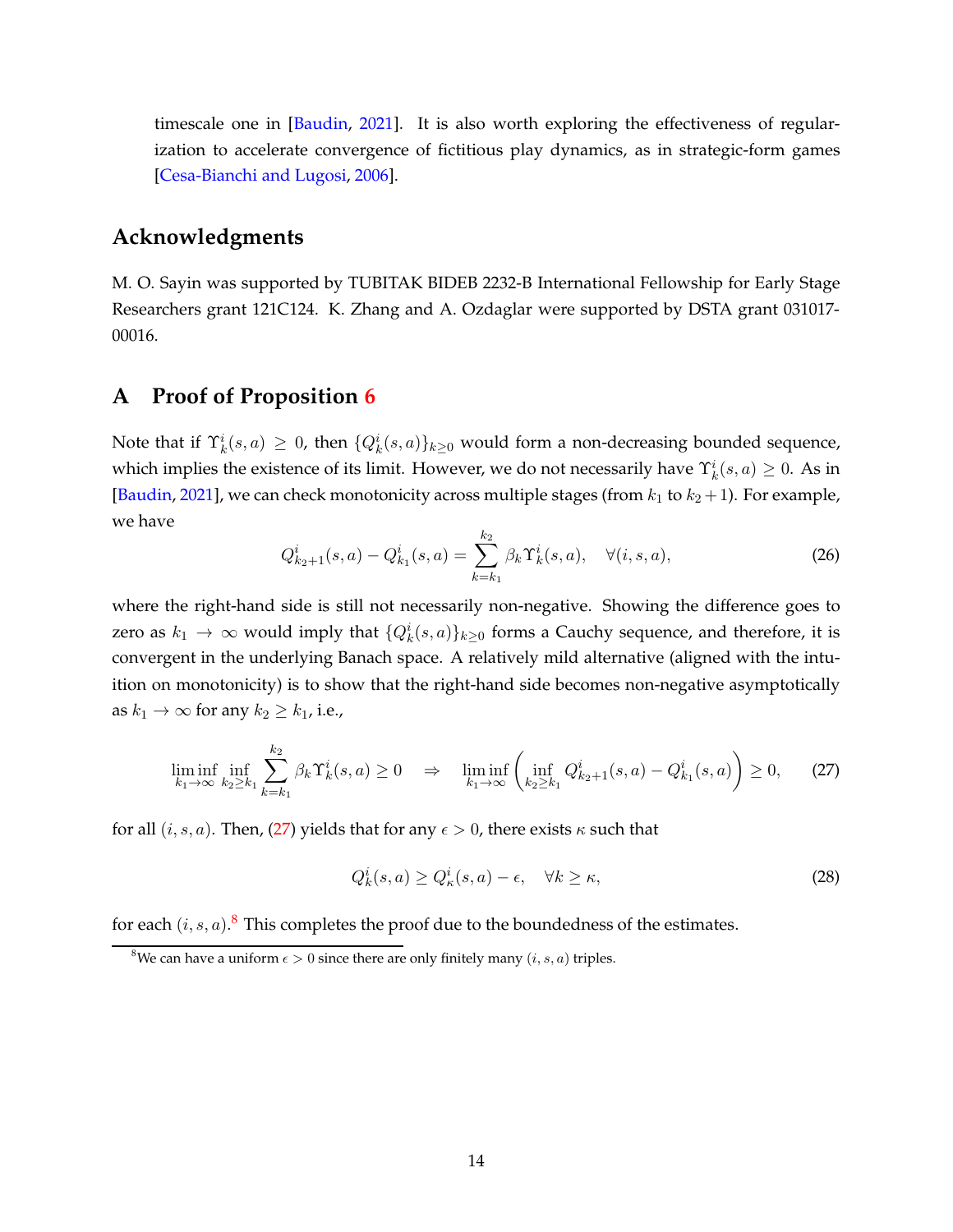## <span id="page-15-0"></span>**B Proof of Lemma [7](#page-11-4)**

For the ease of notation, we define

<span id="page-15-1"></span>
$$
Y_k^i(s, a) := r(s, a) + \gamma \sum_{s' \in S} p(s'|s, a) u_k^i(s') - Q_k^i(s, a), \tag{29}
$$

where  $u_k^i(s') := \mathbb{E}_{a'\sim \pi_k(s')} \{Q_k^i(s',a')\}.$  Then, we have  $\underline{u}_k^i = \min_{(s,a)} \{Y_k^i(s,a)\}$  for all  $i.$  Due to this dependence, it is instructive to examine the evolution of  $Y_k^i(s,a)$ , given by

$$
Y_{k+1}^{i}(s,a) - Y_{k}^{i}(s,a) = \gamma \sum_{s' \in S} p(s'|s,a)(u_{k+1}^{i}(s') - u_{k}^{i}(s')) - (Q_{k+1}^{i}(s,a) - Q_{k}^{i}(s,a))
$$
  

$$
= \gamma \sum_{s' \in S} p(s'|s,a)(u_{k+1}^{i}(s') - u_{k}^{i}(s')) - \beta_{k} \Upsilon_{k}^{i}(s,a)
$$
  

$$
= \gamma \sum_{s' \in S} p(s'|s,a)(u_{k+1}^{i}(s') - u_{k}^{i}(s')) - \beta_{k} \left(Y_{k}^{i}(s,a) + \gamma \sum_{s' \in S} p(s'|s,a) \Delta_{k}^{i}(s')\right)
$$
  

$$
= \gamma \sum_{s' \in S} p(s'|s,a)(u_{k+1}^{i}(s') - u_{k}^{i}(s') - \beta_{k} \Delta_{k}^{i}(s')) - \beta_{k} Y_{k}^{i}(s,a), \qquad (30)
$$

where  $\Delta_k^i(s') := v_k^i(s') - u_k^i(s') \ge 0$  for each s'. By the definition of  $u_k^i$ , the difference term in the parenthesis can be written as

$$
u_{k+1}^{i}(s') - u_{k}^{i}(s') = \mathbb{E}_{a \sim \pi_{k+1}(s')} \{Q_{k+1}^{i}(s', a)\} - \mathbb{E}_{a \sim \pi_{k}(s')} \{Q_{k}^{i}(s', a)\}
$$
  
\n
$$
\stackrel{(a)}{=} \mathbb{E}_{a \sim \pi_{k+1}(s')} \{Q_{k}^{i}(s', a)\} - \mathbb{E}_{a \sim \pi_{k}(s')} \{Q_{k}^{i}(s', a)\} + \beta_{k} \mathbb{E}_{a \sim \pi_{k+1}(s')} \{\Upsilon_{k}^{i}(s', a)\}
$$
  
\n
$$
\stackrel{(b)}{=} \alpha_{k} \left(\Delta_{k}^{i}(s') + \sum_{i \neq j} \Gamma_{k}^{ij}(s')\right) + O(\alpha_{k}^{2}) + \beta_{k} \mathbb{E}_{a \sim \pi_{k+1}(s')} \{\Upsilon_{k}^{i}(s', a)\},
$$
\n(31)

where  $(a)$  follows from the update of  $Q_k^i$ , as described in [\(9b\)](#page-6-2),  $(b)$  follows from the update of  $\pi_k^j$ k for each  $j \in [n]$ , as described in [\(9a\)](#page-6-1), and we define

<span id="page-15-4"></span><span id="page-15-2"></span>
$$
\Gamma_k^{ij}(s') := \mathbb{E}_{a \sim \pi_k(s')} \{ Q_k^i(s', a_k^j(s'), a^{-j}) - Q_k^i(s', a) \}, \quad \forall j \neq i.
$$
 (32)

Note that  $\underline{u}_k^i\leq Y_k^i(s,a)\leq \Upsilon_k^i(s,a)\}$  for each  $(s,a).$  Therefore, combining [\(30\)](#page-15-1) and [\(31\)](#page-15-2), we obtain

<span id="page-15-3"></span>
$$
Y_{k+1}^{i}(s,a) \ge \underline{u}_{k}^{i}(1 - (1 - \gamma)\beta_{k}) + \gamma \sum_{s' \in S} p(s'|s,a)e_{k}^{i}(s'), \qquad (33)
$$

where we define

$$
e_k^i(s') := \alpha_k \left( \left( 1 - \frac{\beta_k}{\alpha_k} \right) \Delta_k^i(s') + \sum_{i \neq j} \Gamma_k^{ij}(s') \right) + O(\bar{\alpha}_k(s')^2).
$$
 (34)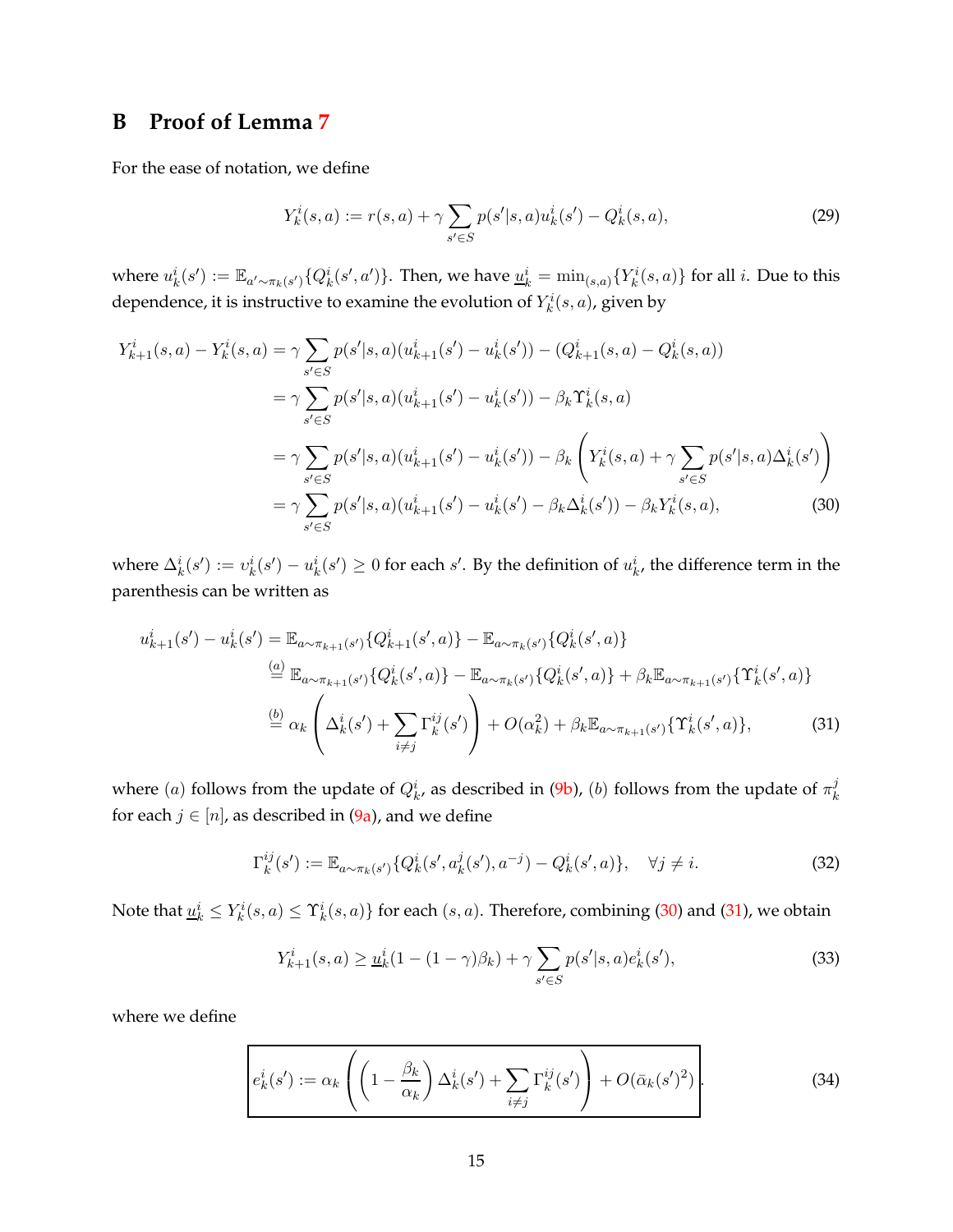If we can find an absolutely summable lower bound on  $e_k^i(\cdot)$ , then the inequality [\(33\)](#page-15-3) yields [\(19\)](#page-11-3).

Next, we formulate an absolutely summable lower bound on  $e_k^i(\cdot)$  based on the single-controller property of the underlying MG. Since  $a_k^i$ , as described in [\(8\)](#page-6-0), is a best response action, we can write  $\Delta^i_k(s') = v^i_k(s') - u^i_k(s')$  also as

<span id="page-16-0"></span>
$$
\Delta_k^i(s') = \mathbb{E}_{a \sim \pi_k(s')} \{ Q_k^i(s', a_k^i(s'), a^{-i}) - Q_k^i(s', a) \}.
$$
\n(35)

We highlight the differences between  $\Delta_k^i(s) \geq 0$ , as described in [\(35\)](#page-16-0), and  $\Gamma_k^{ij}$  $\binom{ij}{k}(s')$ , as described in [\(32\)](#page-15-4). In particular,  $a_k^j$  $\frac{d}{dt}$  is a best response of player  $j$  according to her payoff function  $Q_k^j$  $\frac{J}{k}$  in the associated auxiliary stage-game and her belief  $\pi_k^{-j}$  $\frac{-j}{k}$  about her opponents' strategies. Therefore,  $\Gamma_k^{ij}$ k is not necessarily non-negative quite contrary to  $\Delta_k^i\,\geq\,0$  if we do not have  $Q_k^i\,\equiv\,Q_k^j$  $\frac{J}{k}$  (e.g., see Remark [5\)](#page-10-2).

On the other hand, by [\(32\)](#page-15-4) and [\(35\)](#page-16-0), the term  $\Gamma_k^{ij}$  $k \atop k$  can be written as

<span id="page-16-3"></span>
$$
\Gamma_k^{ij}(s) = \Delta_k^j(s) + \mathbb{E}_{a \sim \pi_k(s)} \{ \delta Q_k^{ij}(s, a_k^j(s), a^{-j}) - \delta Q_k^{ij}(s, a) \},\tag{36}
$$

where the first term on the right hand side is non-negative and we define  $\delta Q^{ij}_k(s,a) := Q^i_k(s,a)$  –  $Q_k^j$  $\mathcal{L}_k^{\jmath}(s,a)$  for all  $(s,a)$ . We can show that

$$
\mathbb{E}_{a \sim \pi_k(s)} \{ \delta Q_k^{ij}(s, a_k^j(s), a^{-j}) - \delta Q_k^{ij}(s, a) \} = 0 \quad \Rightarrow \quad \Gamma_k^{ij} \equiv \Delta_k^j \ge 0, \quad \forall j \ne i. \tag{37}
$$

in MGs with single controllers. Particularly, the update  $(9b)$  yields that<sup>9</sup>

$$
Q_{k+1}^{i}(s,a) = r(s,a) \sum_{l=0}^{k} \beta_{l} \left( \prod_{m=l+1}^{k} (1 - \beta_{m}) \right) + \gamma \sum_{s' \in S} p(s'|s,a) \sum_{l=0}^{k} v_{l}^{i}(s') \beta_{l} \left( \prod_{m=l+1}^{k} (1 - \beta_{m}) \right),
$$
 (38)

for all  $k \geq 0$ , since the beliefs are initialized by  $Q_0^i(s,a)$  for all  $(i,s,a)$ . This implies that

$$
\delta Q_k^{ij}(s, a) = \gamma \sum_{s' \in S} p(s'|s, a) \sum_{l=0}^{k-1} (\upsilon_l^i(s') - \upsilon_l^j(s')) \beta_l \left( \prod_{m=l+1}^{k-1} (1 - \beta_m) \right). \tag{39}
$$

Recall that if player  $i$  is the single controller, then we have

$$
p(s'|s, \tilde{a}^j, a^{-j}) - p(s'|s, a) = p(s'|s, a^i) - p(s'|s, a^i) = 0, \quad \forall a, \tilde{a}^j \text{ and } j \neq i.
$$
 (40)

Hence, [\(39\)](#page-16-1) and [\(40\)](#page-16-2) yield [\(37\)](#page-16-3). Correspondingly, we have

<span id="page-16-5"></span><span id="page-16-4"></span><span id="page-16-2"></span><span id="page-16-1"></span>
$$
\gamma \sum_{s'} p(s'|s, a)e_k^i(s') \ge O(\alpha_k^2) = \underline{e}_k. \tag{41}
$$

<sup>9</sup>We use the convention that  $\prod_{m=l}^k c_m = 1$  if  $k < l$ .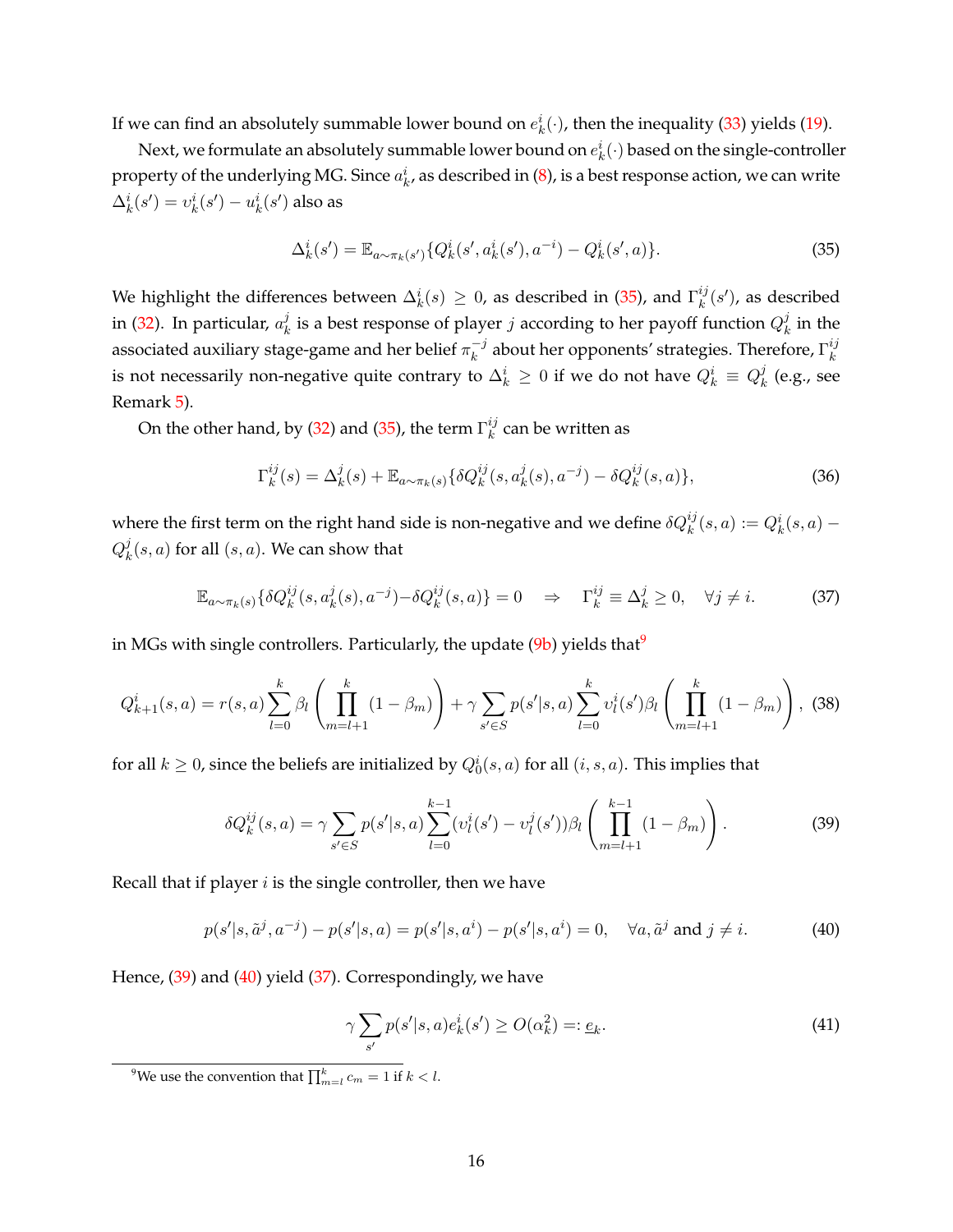Note that  $\{\alpha_k^2\}_{k\geq 0}$  is absolutely summable by Assumption  $(iii)$  listed in Theorem [3.](#page-8-0) Hence, [\(33\)](#page-15-3) and  $(41)$  lead to  $(19)$ . This completes the proof.

## <span id="page-17-0"></span>**C Proof of Lemma [9](#page-12-0)**

Given [\(19\)](#page-11-3), we can formulate a lower bound on  $\underline{u}_k^i$  in terms of  $\underline{u}_0^i$  and  $\{\underline{e}_k\}$ :

<span id="page-17-1"></span>
$$
\begin{split} \n\frac{u_k^i}{\geq} \frac{u_{k-1}^i (1 - \tilde{\beta}_{k-1}) + \underline{e}_{k-1}}{u_{k-2}^i (1 - \tilde{\beta}_{k-2}) (1 - \tilde{\beta}_{k-1}) + \underline{e}_{k-2} (1 - \tilde{\beta}_{k-1}) + \underline{e}_{k-1}} \\ \n\cdots \\ \n&\geq \frac{u_0^i}{\omega_0^i} \prod_{l=0}^{k-1} (1 - \tilde{\beta}_l) + \sum_{l=0}^{k-1} \underline{e}_l \prod_{m=l+1}^{k-1} (1 - \tilde{\beta}_m), \n\end{split} \n\tag{42}
$$

where  $\tilde{\beta}_k := (1-\gamma)\beta_k$  for notational convenience. We can incorporate the lower bound [\(42\)](#page-17-1) on  $\underline{u}_k^i$ into the summation in [\(18\)](#page-11-1) as

<span id="page-17-2"></span>
$$
\sum_{k=k_1}^{k_2} \beta_k \underline{u}_k^i \ge \sum_{k=k_1}^{k_2} \beta_k \left( \underline{u}_0^i \prod_{l=0}^{k-1} (1 - \tilde{\beta}_l) + \sum_{l=0}^{k-1} \underline{e}_l \prod_{m=l+1}^{k-1} (1 - \tilde{\beta}_m) \right)
$$
  
\n
$$
\ge - \sum_{k=k_1}^{k_2} \beta_k \left( |\underline{u}_0^i| \prod_{l=0}^{k-1} (1 - \tilde{\beta}_l) + \sum_{l=0}^{k-1} |\underline{e}_l| \prod_{m=l+1}^{k-1} (1 - \tilde{\beta}_m) \right)
$$
  
\n
$$
= - \frac{|\underline{u}_0^i|}{1 - \gamma} \sum_{k=k_1}^{k_2} \tilde{\beta}_k \prod_{l=0}^{k-1} (1 - \tilde{\beta}_l) - \frac{1}{1 - \gamma} \sum_{k=k_1}^{k_2} \sum_{l=0}^{k-1} |\underline{e}_l| \tilde{\beta}_k \prod_{m=l+1}^{k-1} (1 - \tilde{\beta}_m).
$$
 (43)

By changing the order of summation at the second term, we have:

<span id="page-17-3"></span>
$$
-\frac{1}{1-\gamma} \sum_{k=k_1}^{k_2} \sum_{l=0}^{k-1} |\underline{e}_l| \tilde{\beta}_k \prod_{m=l+1}^{k-1} (1-\tilde{\beta}_m) = -\frac{1}{1-\gamma} \sum_{l=0}^{k_1-2} |\underline{e}_l| \sum_{k=k_1}^{k_2} \tilde{\beta}_k \prod_{m=l+1}^{k-1} (1-\tilde{\beta}_m) -\frac{1}{1-\gamma} \sum_{l=k_1-1}^{k_2-1} |\underline{e}_l| \sum_{k=l+1}^{k_2} \tilde{\beta}_k \prod_{m=l+1}^{k-1} (1-\tilde{\beta}_m). \tag{44}
$$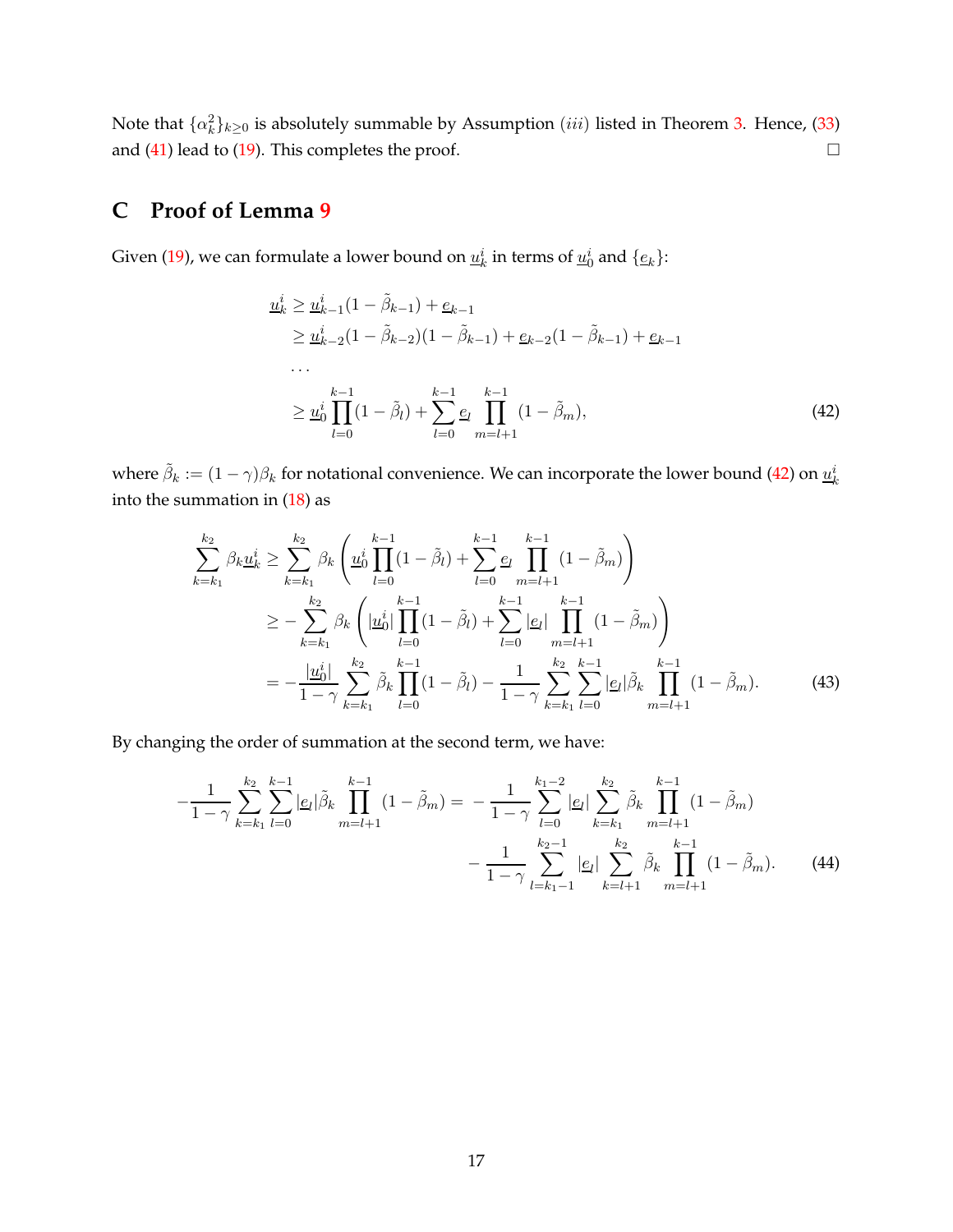We are interested in proving [\(18\)](#page-11-1) and

$$
\liminf_{k_1 \to \infty} \inf_{k_2 \ge k_1} \sum_{k=k_1}^{k_2} \beta_k \underline{u}_k^i \ge \liminf_{k_1 \to \infty} \inf_{k_2 \ge k_1} \left( -\frac{|\underline{u}_0^i|}{1 - \gamma} \sum_{k=k_1}^{k_2} \tilde{\beta}_k \prod_{l=0}^{k-1} (1 - \tilde{\beta}_l) \right) + \liminf_{k_1 \to \infty} \inf_{k_2 \ge k_1} \left( -\frac{1}{1 - \gamma} \sum_{l=0}^{k_1 - 2} |\underline{e}_l| \sum_{k=k_1}^{k_2} \tilde{\beta}_k \prod_{m=l+1}^{k-1} (1 - \tilde{\beta}_m) \right) + \liminf_{k_1 \to \infty} \inf_{k_2 \ge k_1} \left( -\frac{1}{1 - \gamma} \sum_{l=k_1 - 1}^{k_2 - 1} |\underline{e}_l| \sum_{k=l+1}^{k_2} \tilde{\beta}_k \prod_{m=l+1}^{k-1} (1 - \tilde{\beta}_m) \right). \tag{45}
$$

Therefore, showing the non-negativity of each term at the right-hand side implies [\(18\)](#page-11-1). To this end, the following lemma enables us to rewrite the inner summations in [\(43\)](#page-17-2) and [\(44\)](#page-17-3) as a difference of two partial products.

<span id="page-18-1"></span>**Lemma 11.** *We have*

<span id="page-18-2"></span>
$$
\sum_{k=k_1}^{k_2} \beta_k \prod_{l=k_0}^{k-1} (1 - \beta_l) = \prod_{l=k_0}^{k_1 - 1} (1 - \beta_l) - \prod_{l=k_0}^{k_2} (1 - \beta_l)
$$
 (46)

*and*

$$
\sum_{k=k_1}^{k_2} \beta_k \prod_{l=k+1}^{k_0} (1 - \beta_l) = \prod_{l=k_1+1}^{k_0} (1 - \beta_l) - \prod_{l=k_2}^{k_0} (1 - \beta_l). \tag{47}
$$

*Proof:* By adding and subtracting one to the term  $\beta_k$ , we obtain

<span id="page-18-0"></span>
$$
\sum_{k=k_1}^{k_2} \beta_k \prod_{l=k_0}^{k-1} (1 - \beta_l) = \sum_{k=k_1}^{k_2} (1 - (1 - \beta_k)) \prod_{l=k_0}^{k-1} (1 - \beta_l)
$$
  
= 
$$
\sum_{k=k_1}^{k_2} \left( \prod_{l=k_0}^{k-1} (1 - \beta_l) - \prod_{l=k_0}^{k} (1 - \beta_l) \right)
$$
  
= 
$$
\prod_{l=k_0}^{k_1-1} (1 - \beta_l) - \prod_{l=k_0}^{k_2} (1 - \beta_l),
$$
 (48)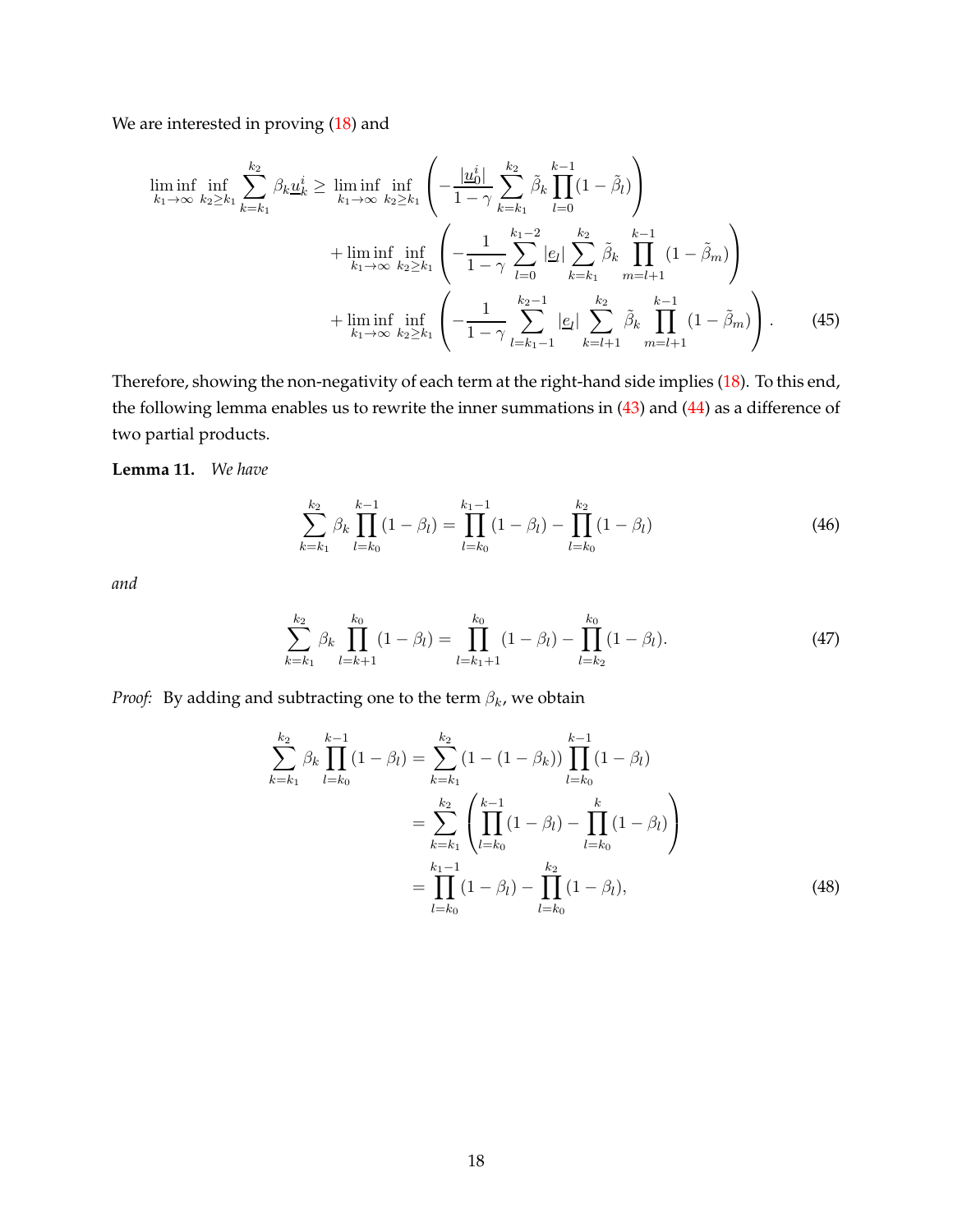and

<span id="page-19-0"></span>
$$
\sum_{k=k_1}^{k_2} \beta_k \prod_{l=k+1}^{k_0} (1 - \beta_l) = \sum_{k=k_1}^{k_2} (1 - (1 - \beta_k)) \prod_{l=k+1}^{k_0} (1 - \beta_l)
$$
  
= 
$$
\sum_{k=k_1}^{k_2} \left( \prod_{l=k+1}^{k_0} (1 - \beta_l) - \prod_{l=k}^{k_0} (1 - \beta_l) \right)
$$
  
= 
$$
\prod_{l=k_1+1}^{k_0} (1 - \beta_l) - \prod_{l=k_2}^{k_0} (1 - \beta_l),
$$
 (49)

where  $(48)$  and  $(49)$  follow from telescoping the series.  $\Box$ 

Based on Lemma [11,](#page-18-1) the first term on the right-hand side of [\(45\)](#page-18-2) is non-negative because the summation is bounded from below by

$$
-\frac{|\underline{u}_0^i|}{1-\gamma} \sum_{k=k_1}^{k_2} \tilde{\beta}_k \prod_{l=0}^{k-1} (1-\tilde{\beta}_l) = -\frac{|\underline{u}_0^i|}{1-\gamma} \left( \prod_{l=0}^{k_1-1} (1-\tilde{\beta}_l) - \prod_{l=0}^{k_2} (1-\tilde{\beta}_l) \right)
$$

$$
\geq -\frac{|\underline{u}_0^i|}{1-\gamma} \prod_{l=0}^{k_1-1} (1-\tilde{\beta}_l), \tag{50}
$$

which does not depend on  $k_2$  and goes to zero as  $k_1 \to \infty$  due to Assumption (*ii*) listed in Theorem [3.](#page-8-0) Similarly, the second term is also non-negative because the summation is bounded from below by

$$
-\frac{1}{1-\gamma} \sum_{l=0}^{k_1-2} |\underline{e}_l| \sum_{k=k_1}^{k_2} \tilde{\beta}_k \prod_{m=l+1}^{k-1} (1-\tilde{\beta}_m) = -\frac{1}{1-\gamma} \sum_{l=0}^{k_1-2} |\underline{e}_l| \left( \prod_{m=l+1}^{k_1-1} (1-\tilde{\beta}_m) - \prod_{m=l+1}^{k_2} (1-\tilde{\beta}_m) \right)
$$

$$
\geq -\frac{1}{1-\gamma} \sum_{l=0}^{k_1-2} |\underline{e}_l| \prod_{m=l+1}^{k_1-1} (1-\tilde{\beta}_m), \tag{51}
$$

which does not depend on  $k_2$  and goes to zero as  $k_1 \rightarrow \infty$ . Particularly, the absolute summability of  $\{e_k\}$  and Assumption (ii) yields that  $\{e_k\}$  decays faster than  $\{\beta_k\}$  and there exists  $k_0$  such that  $|\underline{e}_k| \leq \beta_k$  for all  $k \geq k_0$ . Therefore, for  $k_1 \geq k_0$ , we have

$$
-\frac{1}{1-\gamma} \sum_{l=0}^{k_1-2} |\underline{e}_l| \prod_{m=l+1}^{k_1-1} (1-\tilde{\beta}_m) = -\frac{1}{1-\gamma} \left( \prod_{m=k_0}^{k_1-1} (1-\tilde{\beta}_m) \right) \sum_{l=0}^{k_0-1} |\underline{e}_l| \prod_{m=l+1}^{k_0-1} (1-\tilde{\beta}_m) -\frac{1}{1-\gamma} \sum_{l=k_0}^{k_1-2} |\underline{e}_l| \prod_{m=l+1}^{k_1-1} (1-\tilde{\beta}_m), \tag{52}
$$

where the first-term goes to zero as  $k_1 \rightarrow \infty$  due to Assumption (*ii*), and based on Lemma [11,](#page-18-1) the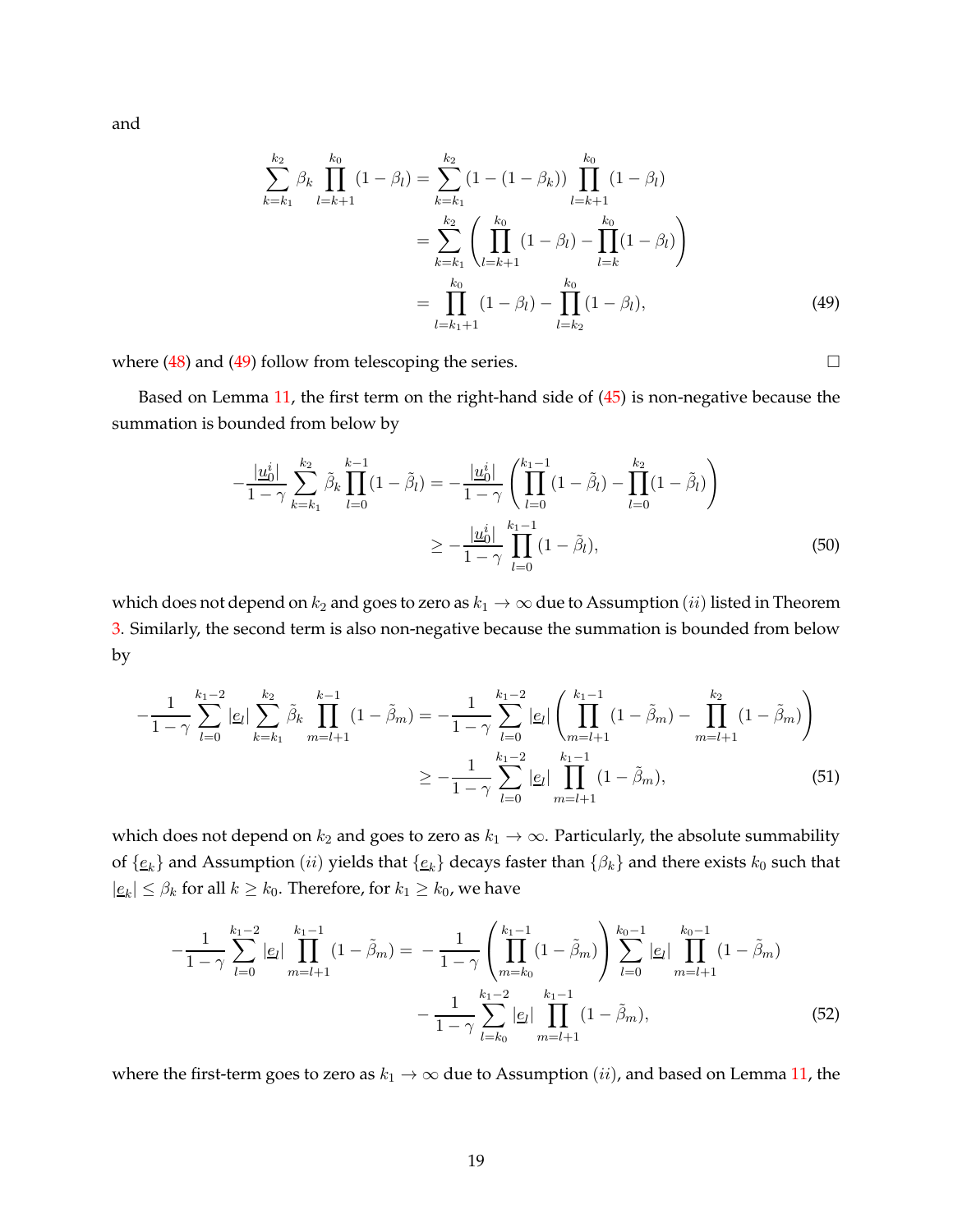second term is bounded from below by

$$
-\frac{1}{1-\gamma} \sum_{l=k_0}^{k_1-2} |\underline{e}_l| \prod_{m=l+1}^{k_1-1} (1-\tilde{\beta}_m) \ge -\frac{1}{1-\gamma} \sum_{l=k_0}^{k_1-2} \tilde{\beta}_l \prod_{m=l+1}^{k_1-1} (1-\tilde{\beta}_m)
$$
  

$$
= \prod_{l=k_0+1}^{k_1-1} (1-\tilde{\beta}_l) - \prod_{l=k_1-2}^{k_1-1} (1-\tilde{\beta}_l)
$$
  

$$
\ge \prod_{l=k_0+1}^{k_1-1} (1-\tilde{\beta}_l), \tag{53}
$$

which goes to zero as  $k_1 \to \infty$  by Assumption (ii). Finally, the third term is also non-negative because the summation is bounded from below by

$$
-\frac{1}{1-\gamma} \sum_{l=k_1-1}^{k_2-1} |\underline{e}_l| \sum_{k=l+1}^{k_2} \tilde{\beta}_k \prod_{m=l+1}^{k-1} (1-\tilde{\beta}_m) = -\frac{1}{1-\gamma} \sum_{l=k_1-1}^{k_2-1} |\underline{e}_l| \left( \prod_{m=l+1}^{l} (1-\beta_l) - \prod_{m=l+1}^{k_2} (1-\beta_l) \right)
$$
  

$$
\geq -\frac{1}{1-\gamma} \sum_{l=k_1-1}^{k_2-1} |\underline{e}_l|
$$
  

$$
\geq -\frac{1}{1-\gamma} \sum_{l=k_1-1}^{\infty} |\underline{e}_l|,
$$
 (54)

<span id="page-20-0"></span>which goes to zero as  $k_1 \to \infty$  since  $\{\underline{e}_k\}$  is absolutely summable. This completes the proof.  $\Box$ 

## **D Proof of Lemma [10](#page-12-3)**

The proof follows from [\[Leslie and Collins](#page-22-16), [2006](#page-22-16), Theorem 4]. Particularly, we can view [\(21\)](#page-12-1) as a weakened fictitious play dynamic in a game with payoffs  $Q_*^i(\cdot)$  for each  $i$  since the action  $a_k^i$ satisfies

$$
\mathbb{E}_{a^{-i}\sim\pi_k^{-i}}\{Q_k^i(a_k^i,\pi_k^{-i})\} = \max_{a^i\in A^i} \mathbb{E}_{a^{-i}\sim\pi_k^{-i}}\{Q_k^i(a^i,a^{-i})\} \ge \max_{a^i\in A^i} \mathbb{E}_{a^{-i}\sim\pi_k^{-i}}\{Q_*^i(a^i,a^{-i})\} - \epsilon_k \tag{55}
$$

for some  $\epsilon_k\to 0$  as  $k\to\infty$  since  $Q^i_k(a)\to Q^i_*(a)$  for all  $(i,a)$  as  $k\to\infty.$  The asymptotic negligibility of the error term follows since

$$
\left| \max_{a^i \in A^i} \mathbb{E}_{a^{-i} \sim \pi_k^{-i}} \{ Q_k^i(a^i, a^{-i}) \} - \max_{a^i \in A^i} \mathbb{E}_{a^{-i} \sim \pi_k^{-i}} \{ Q_*^i(a^i, a^{-i}) \} \right|
$$
  
 
$$
\leq \max_{a^i \in A^i} \left| \mathbb{E}_{a^{-i} \sim \pi_k^{-i}} \{ Q_k^i(a^i, a^{-i}) - Q_*^i(a^i, a^{-i}) \} \right|
$$
 (56)

and the right-hand side goes to zero due to the convergence of  $Q^i_k$  to  $Q^i_*$  . This completes the proof.  $\Box$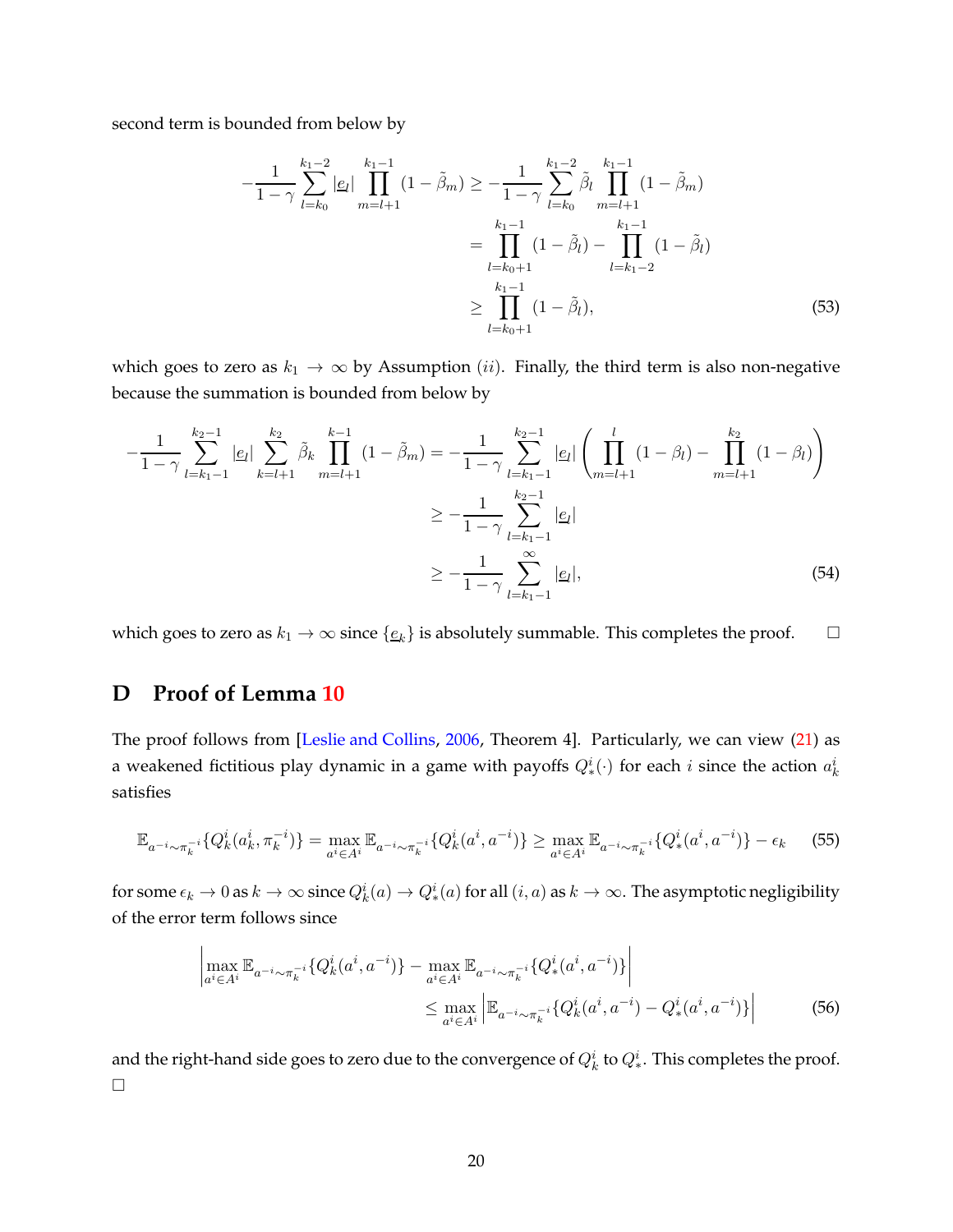## <span id="page-21-11"></span>**E Proof of Corollary [4](#page-8-1)**

The proof follows from the observation that based on [\(38\)](#page-16-5) and [\(40\)](#page-16-2),  $\Gamma_k^{ij}$  $\binom{y}{k}$ , as described in [\(32\)](#page-15-4), can be written as

$$
\Gamma_k^{ij}(s) = \mathbb{E}_{a \sim \pi_k(s)} \{ r^i(s, a_k^j(s), a^{-j}) - r^i(s, a) \} \sum_{l=0}^k \beta_l \left( \prod_{m=l+1}^k (1 - \beta_m) \right)
$$

$$
+ \gamma \sum_{s' \in S} \mathbb{E}_{a \sim \pi_k(s)} \{ p(s'|s, a^i) - p(s'|s, a^i) \} \sum_{l=0}^k v_l^i(s') \beta_l \left( \prod_{m=l+1}^k (1 - \beta_m) \right)
$$
(57)

$$
= \mathbb{E}_{a \sim \pi_k(s)} \{r^j(s, a^j_k(s), a^{-j}) - r^j(s, a)\} \sum_{l=0}^k \beta_l \left( \prod_{m=l+1}^k (1 - \beta_m) \right) \ge 0.
$$
 (58)

This completes the proof.  $\Box$ 

## **References**

- <span id="page-21-6"></span>G. Arslan and S. Yuksel. Decentralized Q-learning for stochastic teams and games. *IEEE Transactions on Automatic Control*, 62(4):1545–1558, 2017.
- <span id="page-21-7"></span>T. Bas¸ar. *Dynamic Games and Applications in Economics*, volume 265. Springer Science & Business Media, 1986.
- <span id="page-21-0"></span>T. Bas¸ar and G. J. Olsder. *Dynamic Noncooperative Game Theory*. SIAM, 1998.
- <span id="page-21-2"></span>L. Baudin. Best-response dynamics and fictitious play in identical interest stochastic games. *arXiv preprint arXiv:2111.04317*, 2021.
- <span id="page-21-9"></span>M. Benaim, J. Hofbauer, and S. Sorin. Stochastic approximations and differential inclusions. *SIAM J. Control Optim.*, 44(1):328–348, 2005.
- <span id="page-21-4"></span>U. Berger. Fictitious play in 2xn games. *Journal of Economic Theory*, 120(2):139–154, 2005.
- <span id="page-21-5"></span>U. Berger. Learning in games with strategic complementarities revisited. *Journal of Economic Theory*, 143(1):292–301, 2008.
- <span id="page-21-8"></span>R. I. Brafman and M. Tennenholtz. A near-optimal polynomial time algorithm for learning in certain classes of stochastic games. *Artificial Intelligence*, 121(1-2):31–47, 2000.
- <span id="page-21-3"></span>G. W. Brown. Iterative solution of games by fictitious play. *Activity Analysis of Production and Allocation*, 13(1):374–376, 1951.
- <span id="page-21-1"></span>L. Busoniu, R. Babuska, and B. De Schutter. A comprehensive survey of multiagent reinforcement learning. *IEEE Transactions on Systems, Man, and Cybernetics, Part C (Applications and Reviews)*, 38 (2):156–172, 2008.
- <span id="page-21-10"></span>O. Candogan, A. Ozdaglar, and P. A. Parrilo. Dynamics in near-potential games. *Games and Economic Behavior*, 82:66–90, 2013.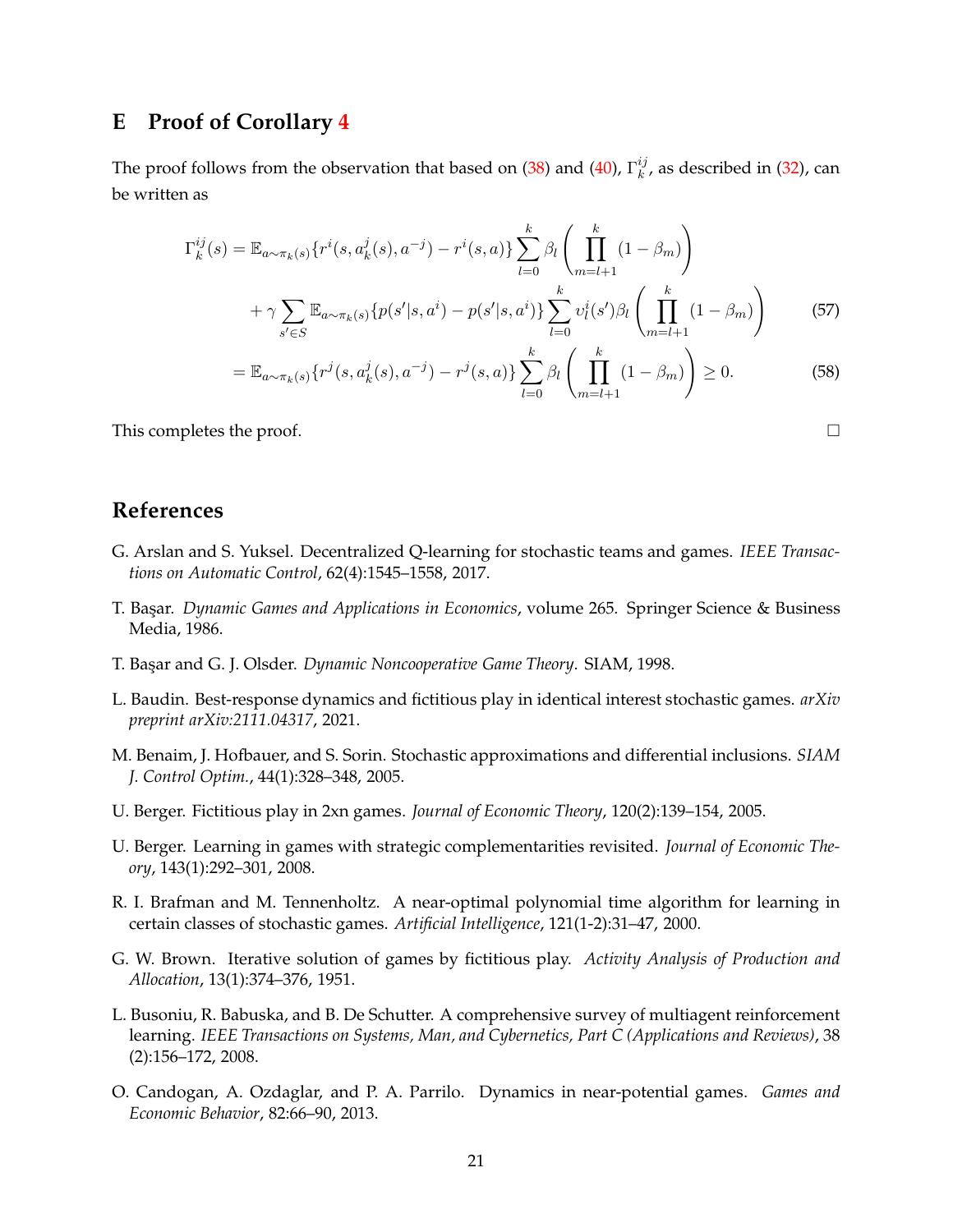- <span id="page-22-12"></span>N. Cesa-Bianchi and G. Lugosi. *Prediction, Learning, and Games*. Cambridge University Press, 2006.
- <span id="page-22-17"></span>C. Daskalakis and Q. Pan. A counter-example to Karlin's strong conjecture for fictitious play. In *IEEE Annual Symposium on Foundations of Computer Science*, pages 11–20. IEEE, 2014.
- <span id="page-22-5"></span>C. Daskalakis, D. J. Foster, and N. Golowich. Independent policy gradient methods for competitive reinforcement learning. In *Advances in Neural Information Processing Systems*, 2020.
- <span id="page-22-8"></span>D. Ding, C. Wei, K. Zhang, and M. Jovanovic. Independent policy gradient for large-scale Markov potential games: Sharper rates, function approximation, and game-agnostic convergence. *arXiv preprint arXiv:2202.04129*, 2022.
- <span id="page-22-11"></span>A. Eldosouky, W. Saad, and D. Niyato. Single controller stochastic games for optimized moving target defense. In *IEEE International Conference on Communications*, pages 1–6. IEEE, 2016.
- <span id="page-22-10"></span>J. Filar and K. Vrieze. *Competitive Markov Decision Processes*. Springer Science & Business Media, 2012.
- <span id="page-22-14"></span>A. M. Fink. Equilibrium in stochastic n-person game. *Journal of Science Hiroshima University Series A-I*, 28:89–93, 1964.
- <span id="page-22-7"></span>R. Fox, S. McAleer, W. Overman, and I. Panageas. Independent natural policy gradient always converges in Markov potential games. *arXiv preprint arXiv:2110.10614*, 2021.
- <span id="page-22-4"></span>Z. Gao, Q. Ma, T. Başar, and J. R. Birge. Finite-sample analysis of decentralized Q-learning for stochastic games. *arXiv preprint arXiv:2112.07859*, 2021.
- <span id="page-22-13"></span>P. Guan, M. Raginsky, R. Willett, and D. Zois. Regret minimization algorithms for single-controller zero-sum stochastic games. In *IEEE Conference on Decision and Control*, pages 7075–7080. IEEE, 2016.
- <span id="page-22-15"></span>A. Heliou, J. Cohen, and P. Mertikopoulos. Learning with bandit feedback in potential games. *Advances in Neural Information Processing Systems*, 30, 2017.
- <span id="page-22-1"></span>J. Hofbauer and W. H. Sandholm. On the global convergence of stochastic fictitious play. *Econometrica*, 70:2265–2294, 2002.
- <span id="page-22-9"></span>C. Jin, Q. Liu, Y. Wang, and T. Yu. V-learning–A simple, efficient, decentralized algorithm for multiagent RL. *arXiv preprint arXiv:2110.14555*, 2021.
- <span id="page-22-6"></span>S. Leonardos, W. Overman, I. Panageas, and G. Piliouras. Global convergence of multi-agent policy gradient in Markov potential games. *arXiv preprint arXiv:2106.01969*, 2021.
- <span id="page-22-2"></span>D. S. Leslie and E. J. Collins. Individual Q-learning in normal form games. *SIAM J. Control Optim.*, 44(2):495–514, 2005.
- <span id="page-22-16"></span>D. S. Leslie and E. J. Collins. Generalized weakened fictitious play. *Games and Economic Behavior*, 56(2):285–298, 2006.
- <span id="page-22-3"></span>D. S. Leslie, S. Perkins, and Z. Xu. Best-response dynamics in zero-sum stochastic games. *Journal of Economic Theory*, 189, 2020.
- <span id="page-22-0"></span>M. L. Littman. Markov games as a framework for multi-agent reinforcement learning. In *Proceedings of the 11th International Conference on Machine Learning (ICML)*, 1994.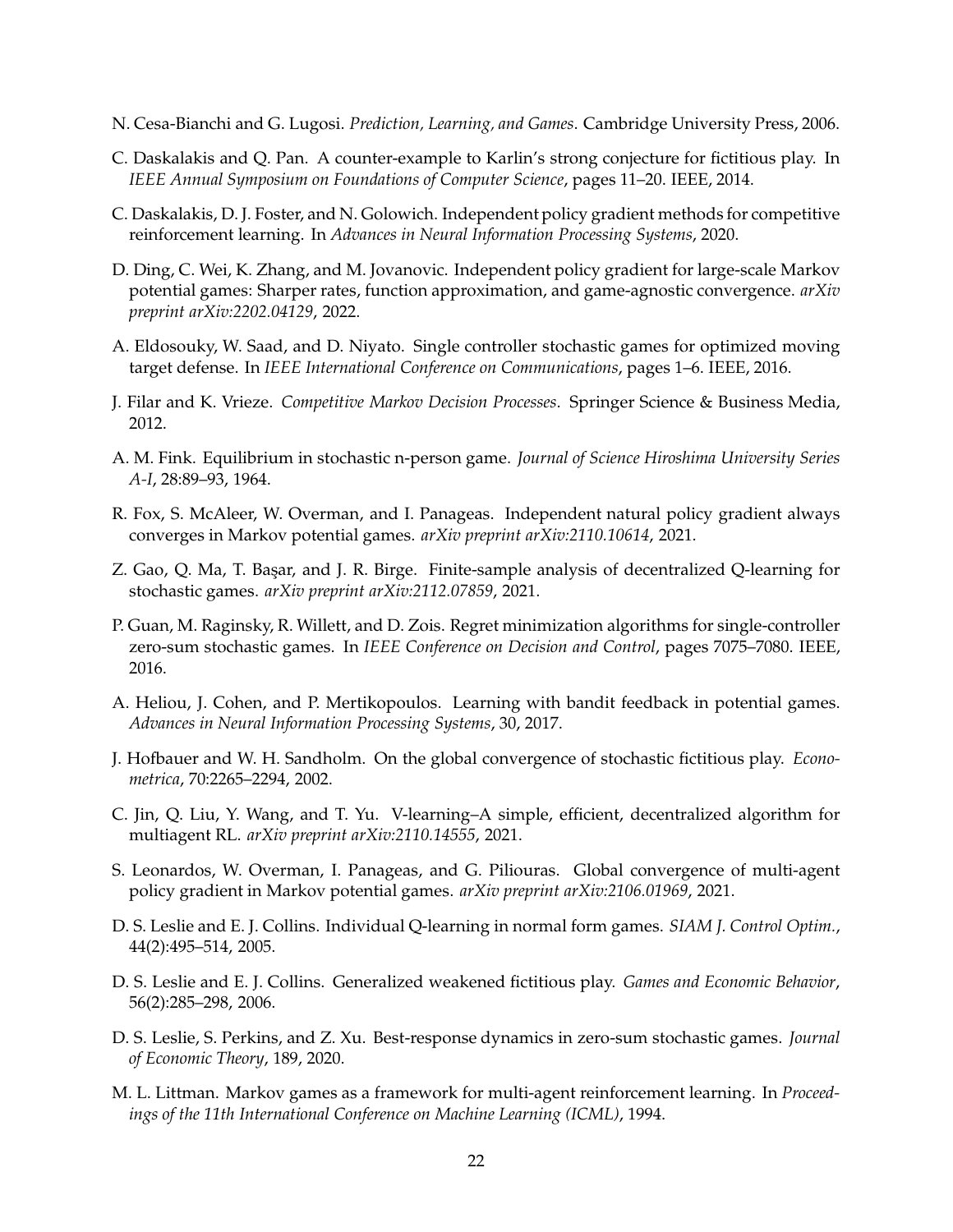- <span id="page-23-13"></span>W. Mao and T. Başar. Provably efficient reinforcement learning in decentralized general-sum Markov games. *Dynamic Games and Applications*, pages 1–22, 2022.
- <span id="page-23-4"></span>J. R. Marden, H. P. Young, G. Arslan, and J. S. Shamma. Payoff-based dynamics for multiplayer weakly acyclic games. *SIAM Journal on Control and Optimization*, 48(1):373–396, 2009.
- <span id="page-23-16"></span>E. Maskin and J. Tirole. A theory of dynamic oligopoly, I: Overview and quantity competition with large fixed costs. *Econometrica: Journal of the Econometric Society*, pages 549–569, 1988a.
- <span id="page-23-17"></span>E. Maskin and J. Tirole. A theory of dynamic oligopoly, II: Price competition, kinked demand curves, and edgeworth cycles. *Econometrica: Journal of the Econometric Society*, pages 571–599, 1988b.
- <span id="page-23-8"></span>K. Miyasawa. On the convergence of the learning process in a 2x2 non-zero-sum game. *Economic Research Program, Princeton University, Research Memorandum*, 33, 1961.
- <span id="page-23-7"></span>D. Monderer and L. S. Shapley. Fictitious play property for games with identical interests. *Journal of Economic Theory*, 68(1):258–265, 1996.
- <span id="page-23-3"></span>J. Nash. Non-cooperative games. *Annals of Mathematics*, pages 286–295, 1951.
- <span id="page-23-2"></span>A. Neyman and S. Sorin. *Stochastic Games and Applications*, volume 570. Springer Science & Business Media, 2003.
- <span id="page-23-14"></span>T. Parthasarathy and T. Raghavan. An orderfield property for stochastic games when one player controls transition probabilities. *Journal of Optimization Theory and Applications*, 33(3):375–392, 1981.
- <span id="page-23-10"></span>J. Pérolat, B. Piot, and O. Pietquin. Actor-critic fictitious play in simultaneous move multistage games. In *International Conference on Artificial Intelligence and Statistics*, pages 919–928, 2018.
- <span id="page-23-15"></span>S. Qiu, X. Wei, J. Ye, Z. Wang, and Z. Yang. Provably efficient fictitious play policy optimization for zero-sum Markov games with structured transitions. In *International Conference on Machine Learning*, pages 8715–8725. PMLR, 2021.
- <span id="page-23-6"></span>J. Robinson. An iterative method of solving a game. *Annals of Mathematics*, 24:296–301, 1951.
- <span id="page-23-0"></span>M. O. Sayin, F. Parise, and A. Ozdaglar. Fictitious play in zero-sum stochastic games. *arXiv:2010.04223*, 2020.
- <span id="page-23-11"></span>M. O. Sayin, K. Zhang, D. Leslie, T. Basar, and A. Ozdaglar. Decentralized q-learning in zero-sum markov games. *Advances in Neural Information Processing Systems*, 34, 2021.
- <span id="page-23-9"></span>A. Sela. Fictitious play in 'one-against-all' multi-player games. *Economic Theory*, 14:635–651, 1999.
- <span id="page-23-1"></span>L. S. Shapley. Stochastic games. *Proceedings of National Academy of Science USA*, 39(10):1095–1100, 1953.
- <span id="page-23-12"></span>Z. Song, S. Mei, and Y. Bai. When can we learn general-sum Markov games with a large number of players sample-efficiently? *arXiv preprint arXiv:2110.04184*, 2021.
- <span id="page-23-5"></span>B. Swenson, R. Murray, and S. Kar. On best-response dynamics in potential games. *SIAM Journal on Control and Optimization*, 56(4):2734–2767, 2018.